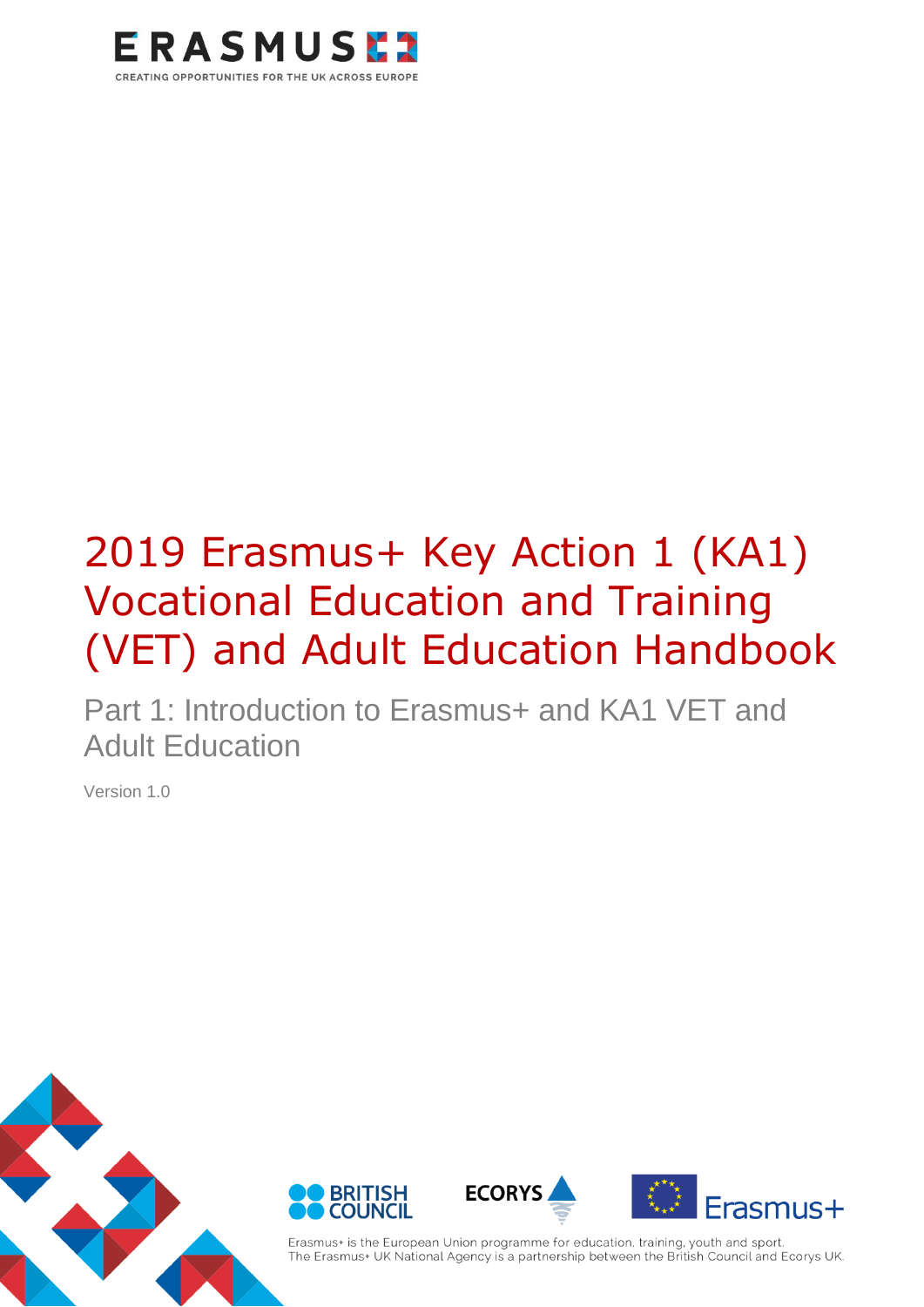

# <span id="page-1-0"></span>Overview of changes to the handbook

This document is version 1.0 of the Introduction to Erasmus+ and Key Action 1 for VET and Adult Education beneficiaries, which is part one of the KA1 VET and Adult Education Handbook. If future versions of this document are created, the table below will record an overview of changes made compared to previous versions:

| Page number<br>in previous<br>version | Change | Page number in<br>this version |
|---------------------------------------|--------|--------------------------------|
|                                       |        |                                |

#### *Disclaimer*

This Handbook has been produced solely for supporting UK beneficiaries manage Key Action 1 (KA1) Vocational Education and Training (VET) and Adult Education projects under the 2019 Call and therefore should not be relied upon by any third party. The contents of this 3-part Handbook is not advice and should not be treated as such. Neither the United Kingdom National Authority function for the Erasmus+ programme (the "National Authority") nor the United Kingdom National Agency function for the Erasmus + Programme (the "National Agency") nor any person acting on their behalf may be held responsible for the use which may be made of this Handbook and any information contained in this Handbook. The National Authority and the National Agency have not verified, nor do they make any representations or assurances as to, the quality, nature of, efficacy or otherwise of this Handbook or as to the accuracy, completeness or adequacy of any information contained in this Handbook. Should you wish to use the materials in this Handbook, you agree to acknowledge that the materials were originally developed by the National Agency for the UK Erasmus + programme.

**By using this Handbook, you accept this disclaimer in full.**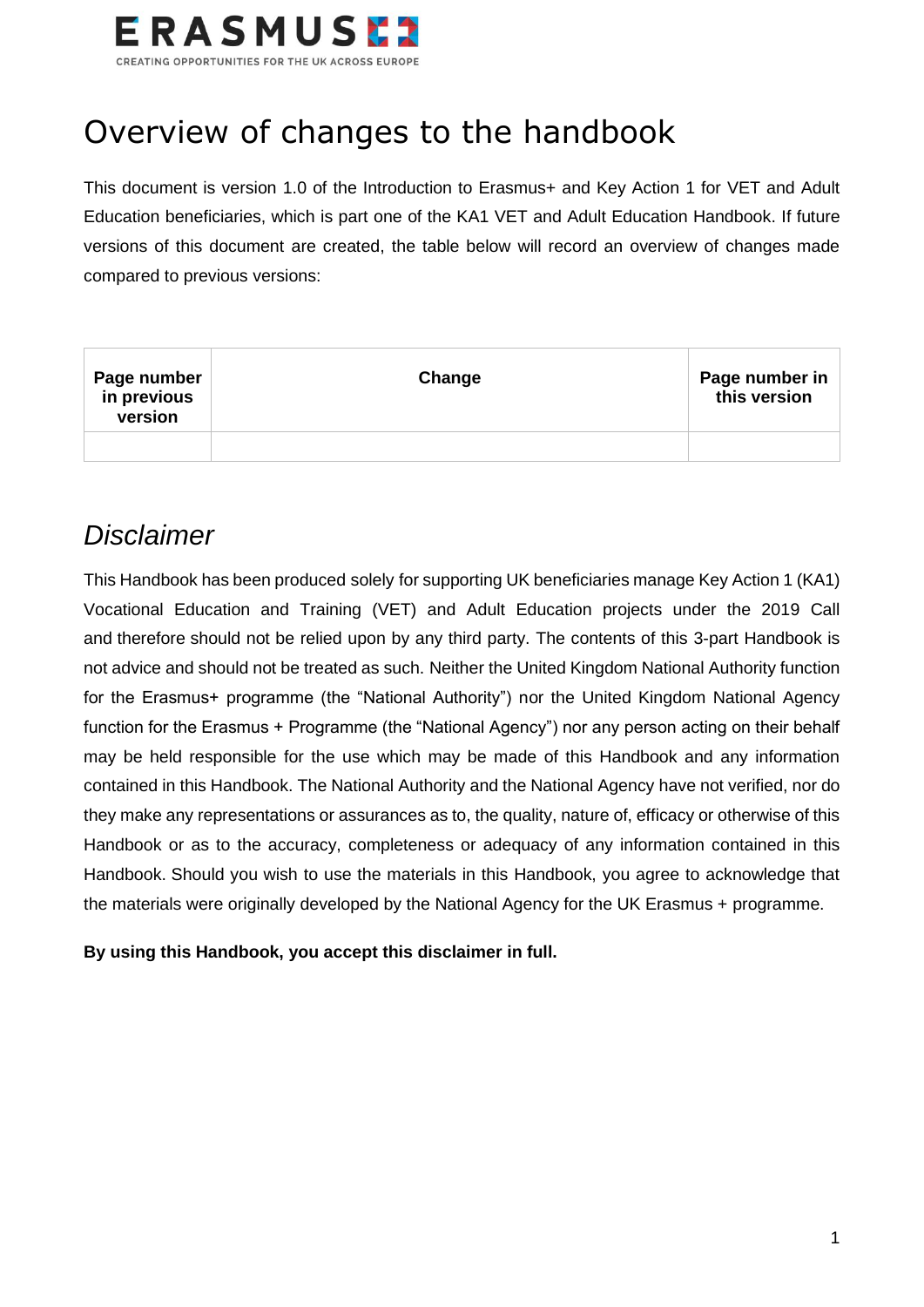

# Contents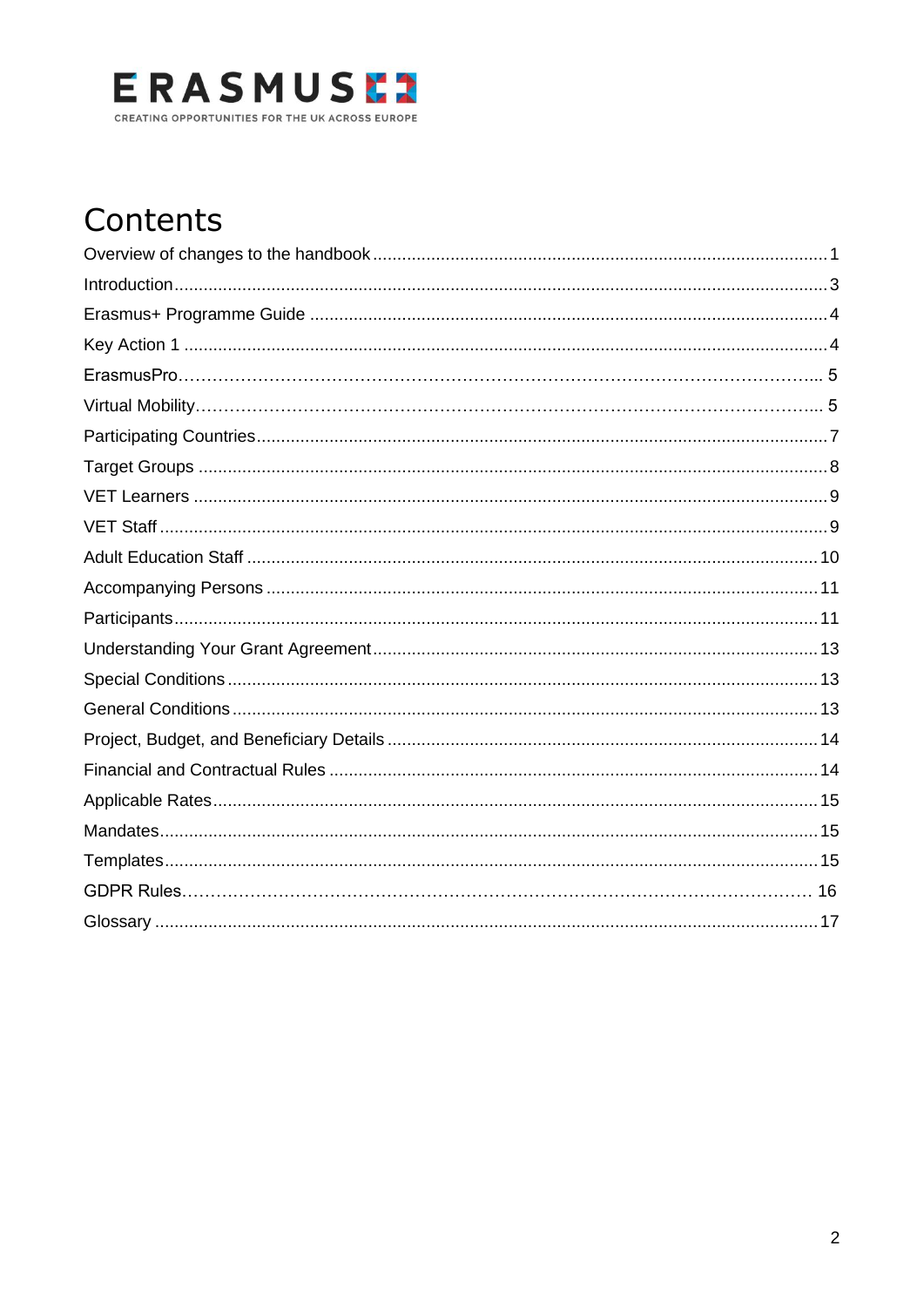

# <span id="page-3-0"></span>Introduction

The 2019 Key Action 1 (KA1) Handbook for Adult Education and Vocational Education and Training (VET) beneficiaries is a guide to help accredited and non-accredited UK beneficiaries with the management of their 2019 KA1 projects. **This guidance is only intended for UK beneficiaries and the UK National Agency (NA) is not accountable for this information being used by other countries**.

The Handbook provides **practical guidance on the various stages of the project lifecycle** and should be used as a reference point for all common project queries. Please note that, while we have tried to cover all main areas of the project lifecycle and provide help on typical queries and issues, the guidance is not exhaustive. It is important to note that this guidance is supplementary to your Grant Agreement and its annexes, which should always be referred to first when checking contractual requirements. In case of conflicting information, the Grant Agreement prevails. **We also recommend that you continue to refer to the 2019 Erasmus+ Programme Guide during project implementation to ensure you are managing your grant in accordance with programme rules**.

The 2019 Erasmus+ KA1 VET and Adult Education Handbook is comprised of three parts that can be downloaded from the ['manage your grant'](https://www.erasmusplus.org.uk/manage-your-grant-2) section of the Erasmus+ website:

- Part 1: Introduction to Erasmus+ and KA1 VET and Adult Education
- Part 2: Project and Financial Management
- Part 3: Resource Pack

This document may be subject to change throughout the course of the programme. Changes will be recorded on page 1 of this document, and the most recent version will be found on our [website.](https://www.erasmusplus.org.uk/erasmus-grants)

**Remember, if you have any queries or issues that you cannot find answers to within the UK NA guidance, your Project Officer at the UK NA is on hand to help!**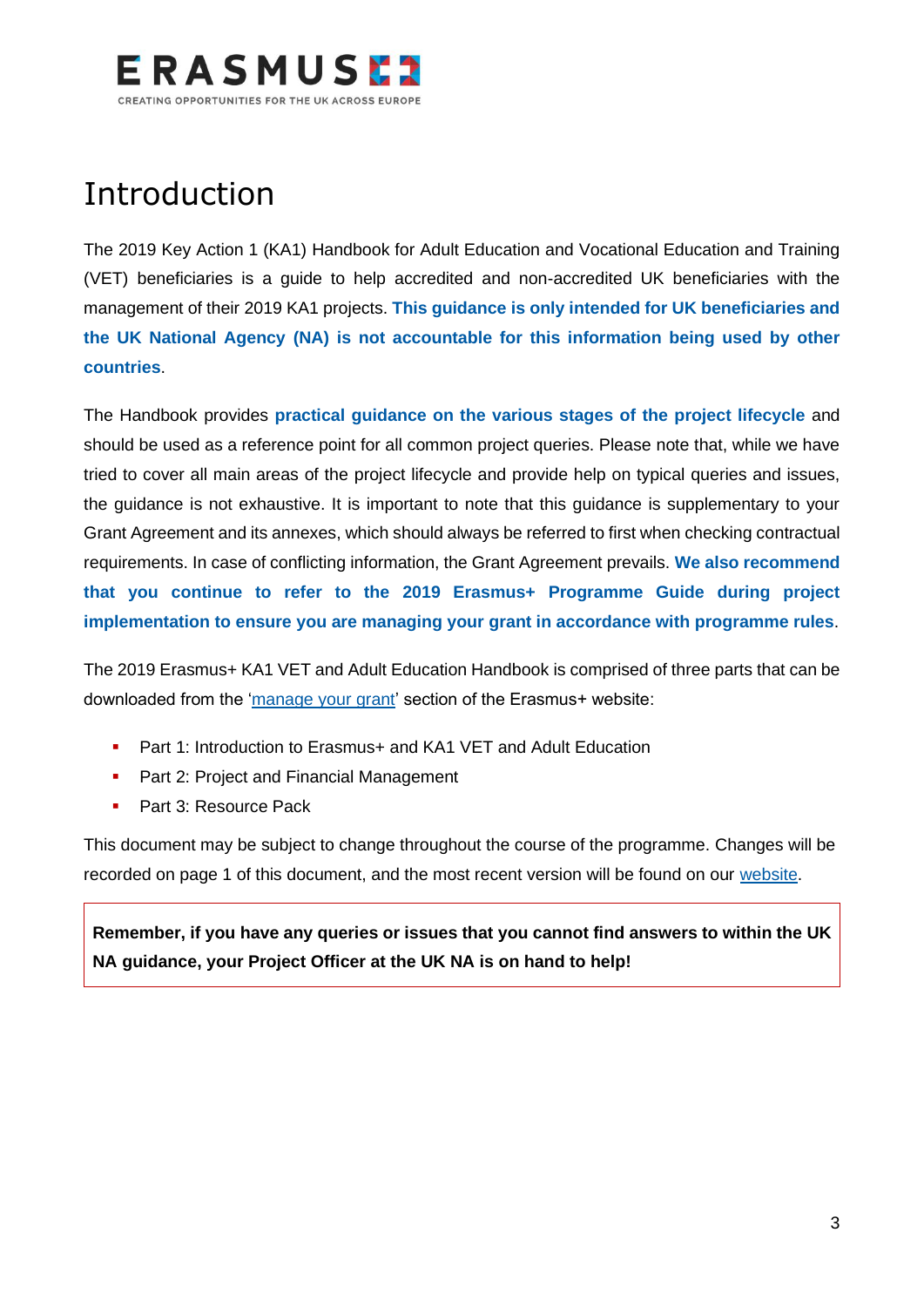

## <span id="page-4-0"></span>Erasmus+ Programme Guide

The Erasmus+ Programme Guide is the key document produced by the European Commission for anybody requiring a thorough knowledge of the Erasmus+ programme. This document is predominantly addressed to those organisations that currently, or wish to, participate in the Erasmus+ programme. It contains detailed information on the Key Actions and all the rules and conditions required in order to apply for funding under the Erasmus+ programme. It is essential that organisations continue to consult the corresponding Erasmus+ Programme Guide for the year in which they receive funding for the entire project duration. **The European Commission can make changes to published documents. To ensure that you use the most up-to-date version you should check the [Erasmus+ website](https://www.erasmusplus.org.uk/) and download the 2019 Erasmus+ Programme Guide from the Key Resources section**. Previous versions, along with the main changes in each version, can be found on the European Commission's website.

# <span id="page-4-1"></span>Key Action 1 (KA1)

The KA1 strand of the Erasmus+ programme provides an exciting opportunity for organisations involved in VET, adult education, higher education, schools and youth **to increase the expertise of their staff and develop the skills of their learners**. Participants receive funding to go to another programme country to acquire new skills, training and work experience, which is relevant to their chosen profession or learning needs.

For VET learners and staff, activities can take the form of full work placements with learners hosted in a company or other relevant organisation, or at a VET provider (a school, institute or other organisation providing vocational education and training) offering a combination of school based learning and a strong work-based component (work placements). For Adult Education staff, activities include teaching or training assignments, structured courses or training events abroad, or job shadowing. Although a set number of rounds for each Key Action and Field are announced each year, if additional funding becomes available the UK NA may announce additional funding rounds, although this is not likely for the 2019 Call.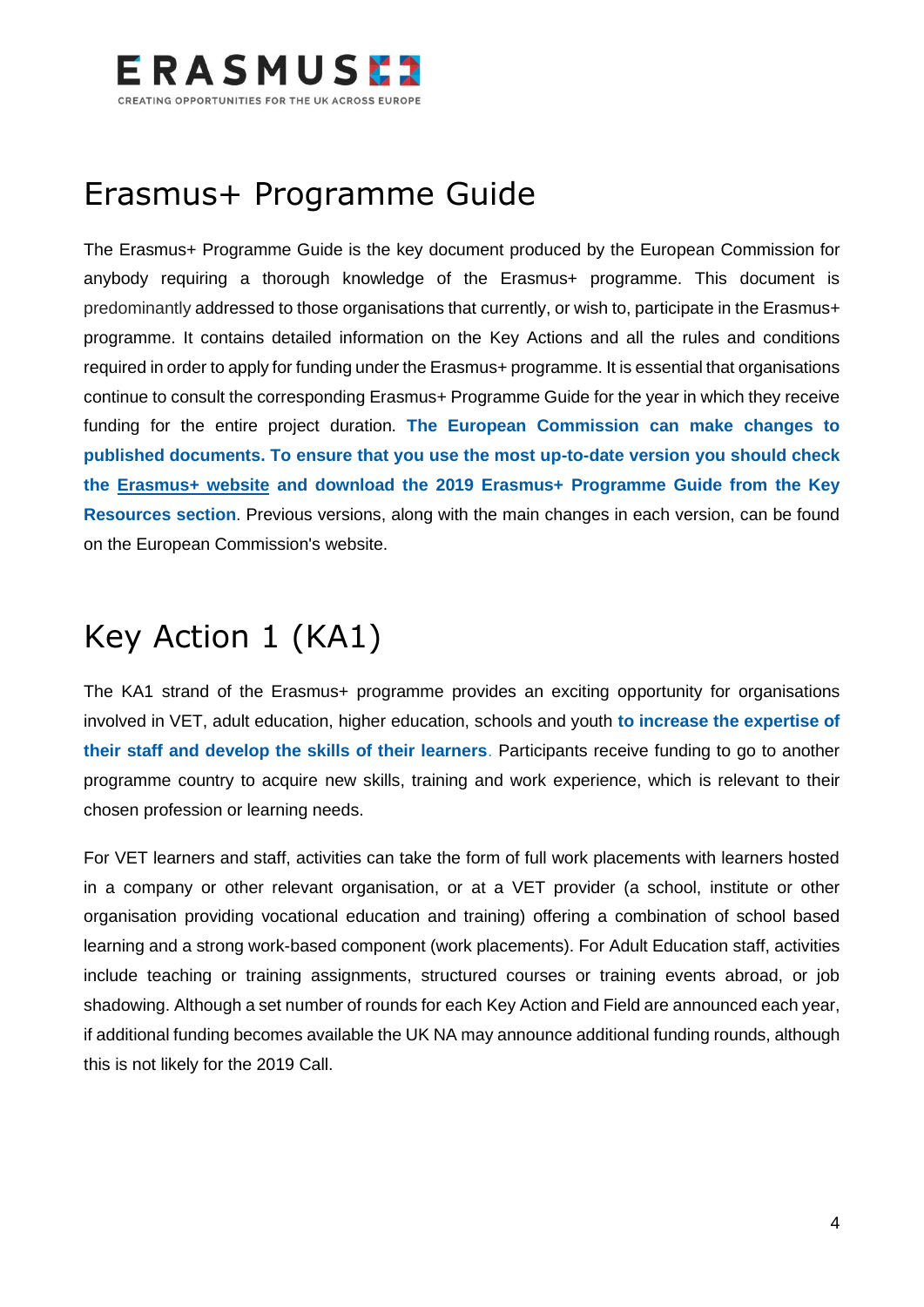

# ErasmusPro: Support for Long-Term Mobility of VET Learners or recent graduates

In December 2016, the Communication "Investing in Europe's Youth" launched "ErasmusPro", a policy initiative aimed at increasing long-term mobility abroad, for Vocational Education and Training learners, including apprentices or recent graduates. ErasmusPro responds to calls by the European Parliament, as well as companies, and other VET stakeholders, to increase the quality, the attractiveness, and the employability of VET learners through long-term work-placements abroad. VET mobility has a clear value in helping young people open up their minds, widen their social, professional and transversal skills, develop a taste for innovation and initiative and a sense of European citizenship. It is a means to improve the overall performance of the organisations (both VET providers and companies) involved in such practices, by developing sustained internationalisation strategies, while also helping business find the right skills they need to increase their competitiveness. Long-term placements abroad have a higher benefit for learners in terms of developing job specific skills and an even better acquaintance with the foreign language, culture and work environment, thus boosting their employability.

# Virtual Mobility

The following guidance is intended to inform Key Action 1 VET and Adult Education beneficiaries about Virtual Mobility, and whether this type of mobility is a suitable option for your project considering the exceptional circumstances created by COVID-19.

Virtual Mobility is where the host organisation abroad has made it possible for participants to continue part (blended mobility) of their mobility placement through virtual learning or other virtual activities.

Participants may begin a mobility placement virtually however this must then be followed up with the physical mobility, and the physical mobility must meet the minimum placement duration requirement set out in the relevant Erasmus+ Programme Guide. You are not allowed to deliver mobilities virtually in their entirety as this goes against the principles and rules of the Erasmus+ programme.

If a physical mobility comes to an end without meeting the minimum placement duration, then the NA may apply Force Majeure if this is beyond your control and if costs incurred were booked prior to lockdown.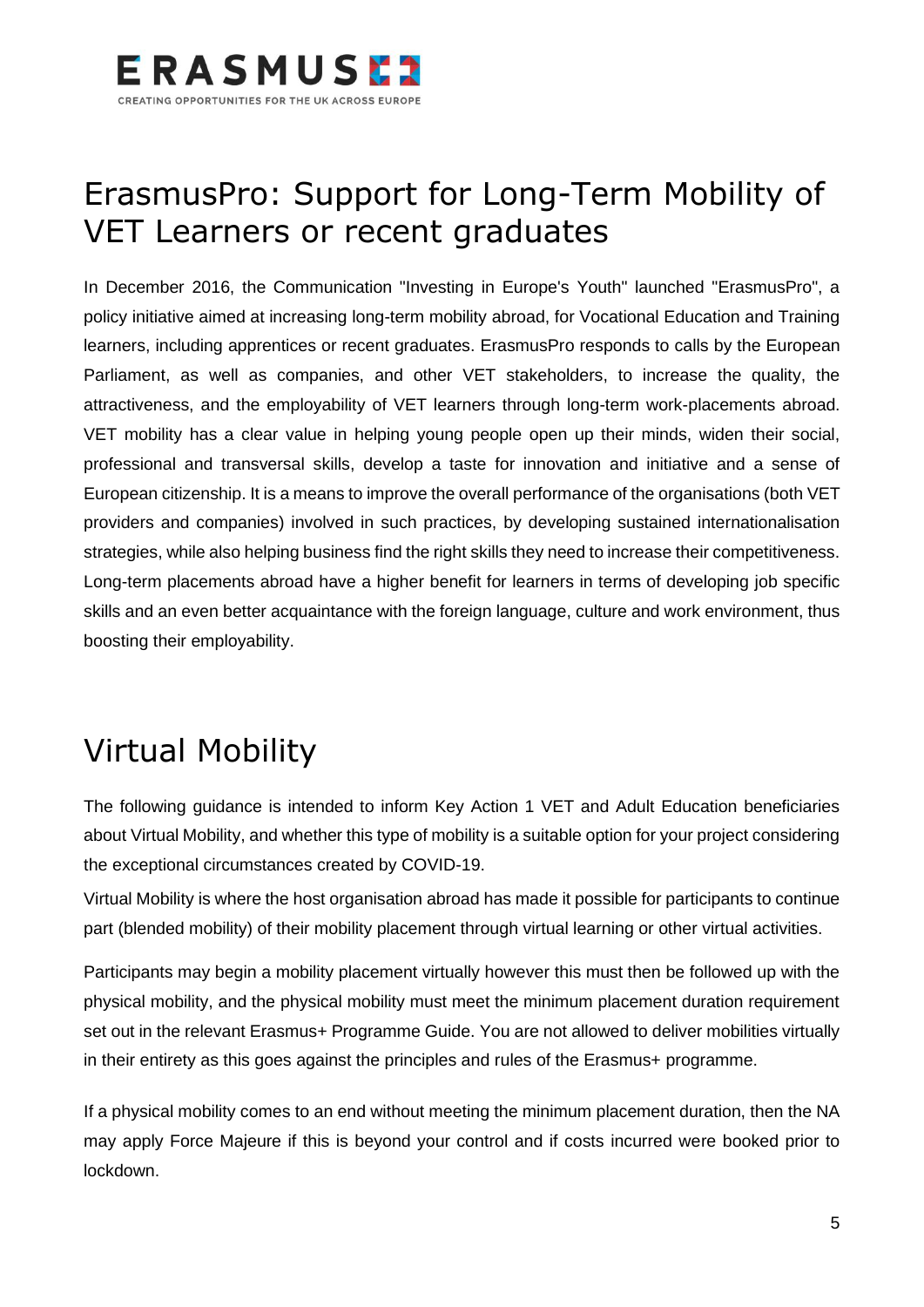

#### Ineligible Costs

The following budget categories are not applicable for Virtual Mobility, and costs claimed for under these categories will be made ineligible:

- **Travel**
- Individual Support
- Course Fees (Adult Education)

#### Eligible Costs

The following budget categories are applicable for Virtual Mobility, and costs claimed for under these categories may be eligible subject to the approval of the NA:

- Organisational Support
- *Some* Exceptional Costs (up to 75%) paid at real cost and related to buying and/ or renting of equipment and/ or services necessary for the implementation of virtual mobility activities. Requests for office equipment including, but not limited to, laptops and computers **will be made ineligible**.
- Special Needs Costs

#### Implementing Virtual Mobilities

Virtual Mobility calls into question the original aims and outcomes of your application form and must not be the first option for a beneficiary. The exception is Advanced Planning Visits (APVs), used for the preparation of ErasmusPro mobilities, as conducting this type of activity virtually will have minimal impact on the original project aims and outcomes.

You are strongly encouraged in the first instance to extend your project's duration, by up to 12 months, to allow physical mobilities to take place as originally planned but at a later date and when it is safe to do so.

You can increase the project durations from a maximum of 2 years to 3 years. Please contact your Project Officer for more information. The table below outlines the latest possible end date allowable under the Erasmus+ Programme, subject to the approval of the NA: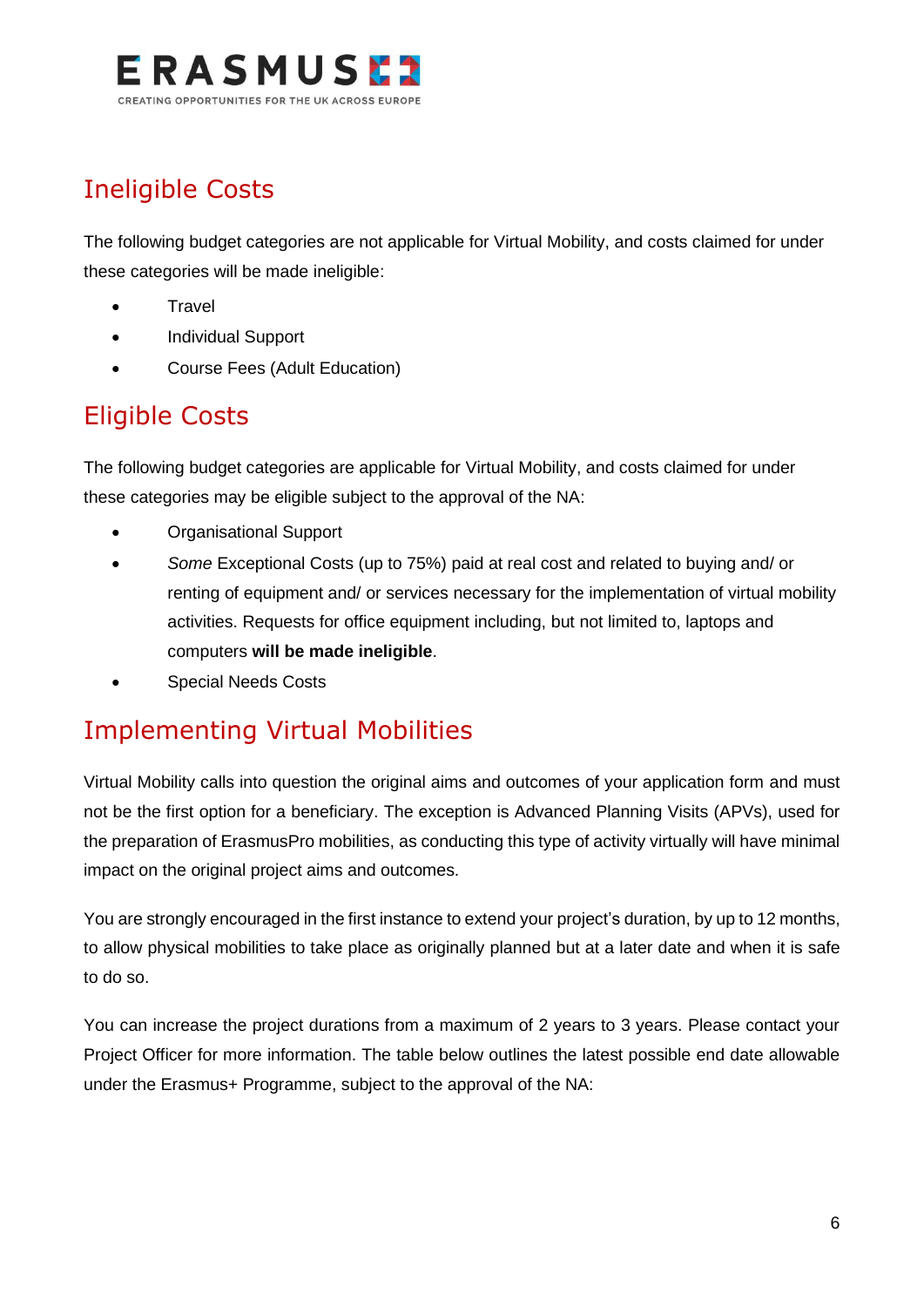

| <b>Project Call Year</b> | <b>Latest Possible End Date</b> |
|--------------------------|---------------------------------|
| 2018 Call                | 31 December 2021                |
| 2019 Call                | 31 December 2022                |
| 2020 Call                | 31 December 2023                |

If you still wish to request that part (blended mobility) of a mobility placement take place through virtual learning or other virtual activities, please note:

- Your total grant awarded will not be increased.
- The NA may carry out a check by attending part of the Virtual Mobility online.
- At Final Report Stage, evidence will be required for all budget categories paid at actual costs e.g. Exceptional Costs.
- In your Final Report the NA will be interested to hear why you opted for a Virtual Mobility, over a project extension which would allow for physical mobility.
- At Final Report Stage, any ineligible costs or ineligible activity will lead to an automatic reduction in your final payment or a refund to the NA.

Further details on Virtual Mobility can be found in the Annex IV of your Grant Agreement entitled 'Additional Financial and Contractual Rules Only Applicable to Project Organisation Virtual Activities Due to COVID-19'.

# <span id="page-7-0"></span>Participating Countries

The Erasmus+ programme is available to organisations from both programme and partner countries. **For KA1 VET and Adult Education projects, only organisations in programme countries are eligible** to take part, shown in the following diagram: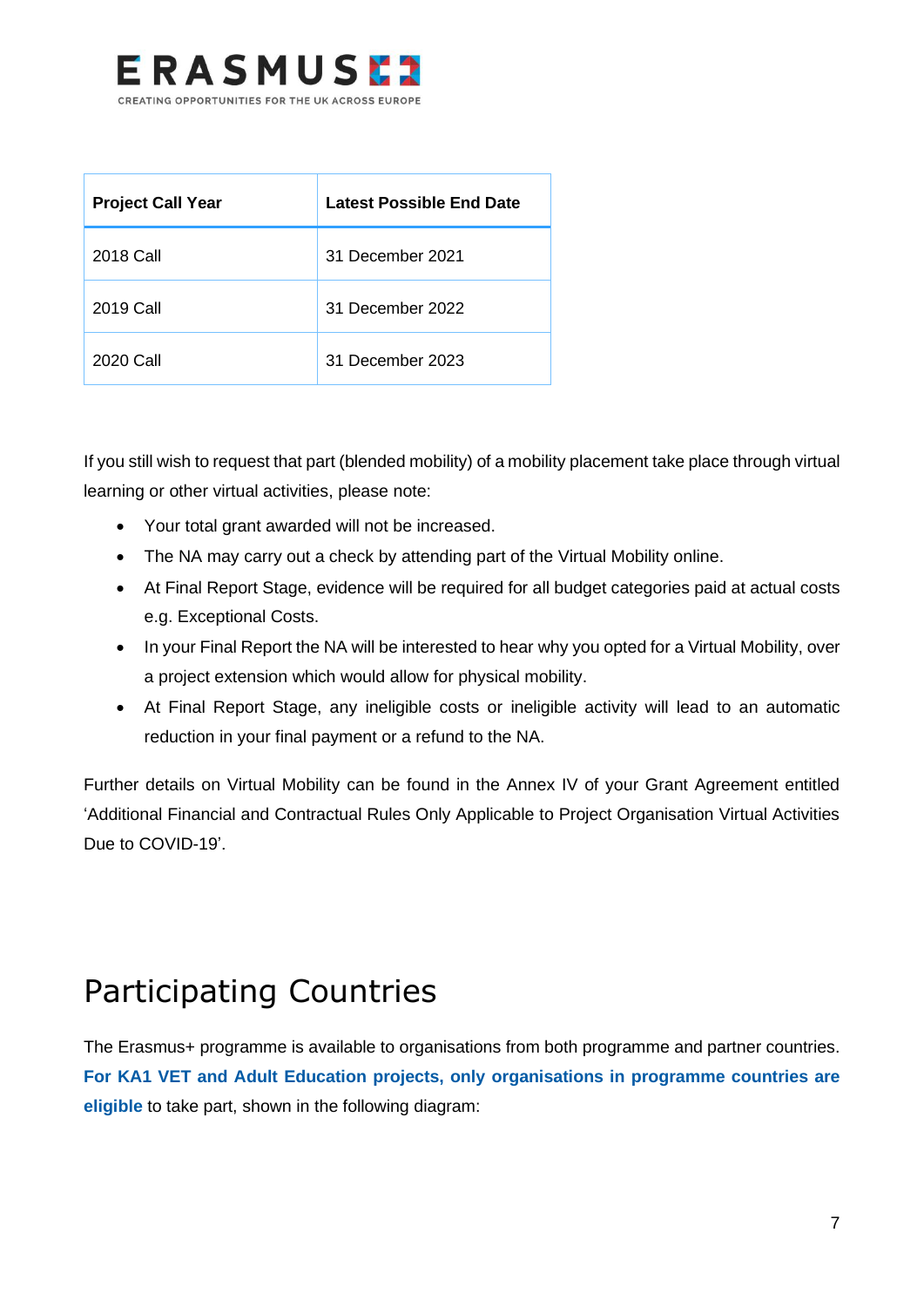

Non- EU Programme countries (Iceland, Liechtenstein, Norway, Turkey and the former Yugoslav Republic of Macedonia)

Erasmus+

Programme

**Countries** 

The 28 EU member states

**Overseas** countries and **territories** 

Although overseas countries and territories can take part in KA1, **Erasmus+ funding cannot be used to cover expenditure for placements in any part of the UK therefore it also cannot be used for placements to any British Overseas Territories**. British Overseas Territories include Anguilla, Cayman Islands, Falkland Islands, South Georgia and Southern Sandwich Islands, Montserrat, Pitcairn, Saint Helena, Ascension Island, Tristan da Cunha, Turks and Caicos Islands, Bermuda, Gibraltar, British Antarctic Territory, British Indian Ocean Territory and British Virgin Islands.

For more information, please refer to pages 58/73 of the 2019 Erasmus+ Programme Guide, or you can find out more information on the [European Commission website.](http://ec.europa.eu/regional_policy/en/policy/themes/outermost-regions/#2)

# <span id="page-8-0"></span>Target Groups

There are two main target groups for KA1: **learner mobility and staff mobility**. Both of these groups are eligible to take part in KA1 VET projects, however only staff mobilities are available for KA1 Adult Education projects.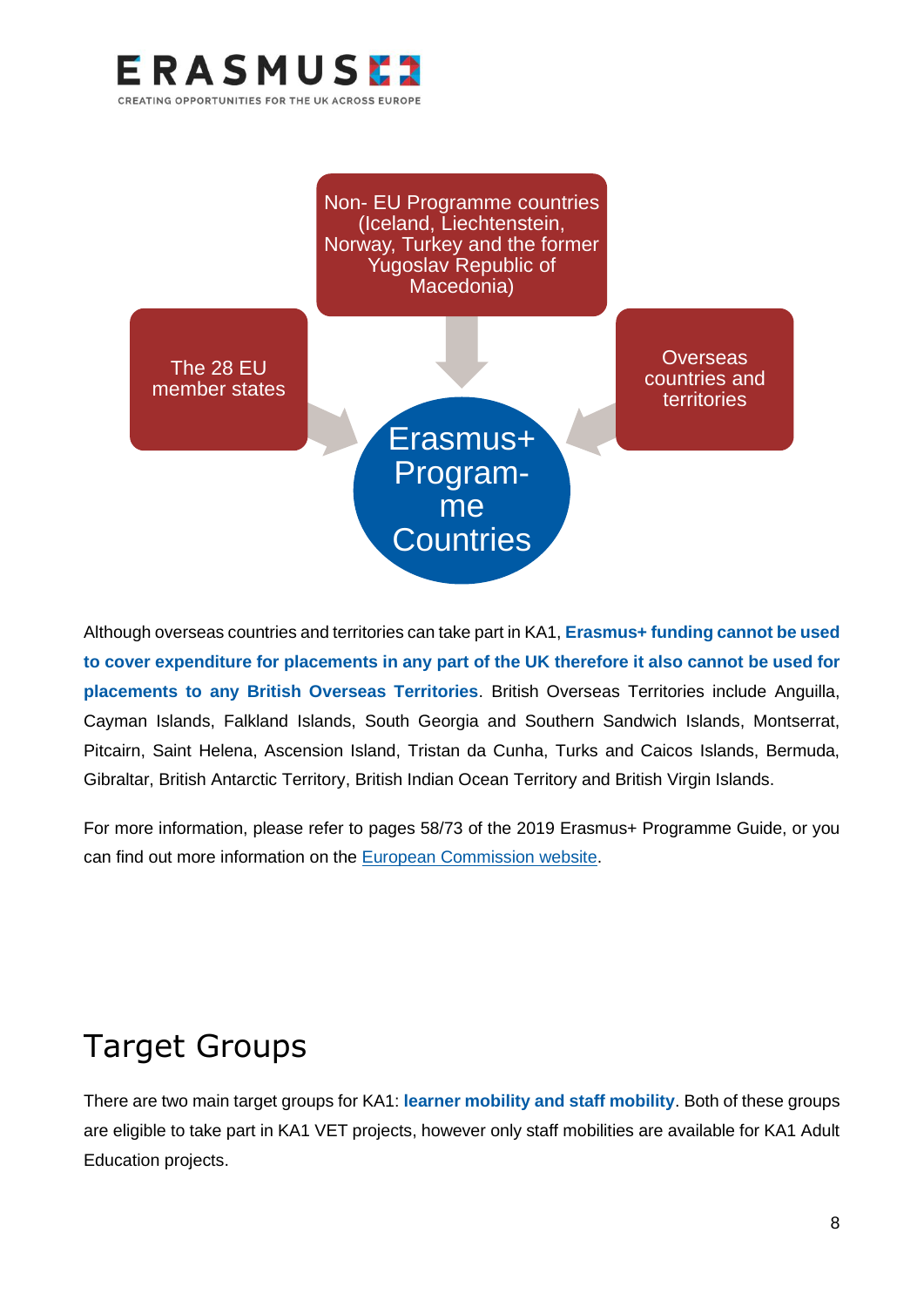

#### <span id="page-9-0"></span>VET Learners

Participants defined as VET learners can be either apprentices or students from vocational training schools or companies involved in Initial VET (IVET) or recent graduates from VET schools or companies (so long as they undertake their placement within 12 months of graduating/completing their VET qualification).

Eligible VET qualifications are typically Levels 1-3 (although Level 4 is accepted for Higher Apprentices ONLY). Eligible qualifications include Apprenticeships and Higher Apprenticeships. Some BTECs, Foundation Degrees, HNCs and T Levels are also be eligible under Key Action 1 VET, subject to the approval of the UK NA. Approval must have been sought prior to submitting your application form to ensure the target group(s) in your project met the eligibility requirements. The assessment and approval of all qualifications and/ or target groups, and their suitability under Key Action VET, remains at the discretion of the UK NA.

Participants undertaking HNDs and Bachelor Degrees are eligible under Key Action HE.

VET learners undertake a vocational training placement in another country for between two weeks (see Glossary) and twelve months.

The sending and receiving organisations involved in the project should agree a quality framework for the mobility activity before the placement goes ahead, and should ensure participants' learning outcomes are recognised and validated.

**Question:** If a recent graduate of a VET course is also currently enrolled at University, would they still be eligible as a VET learner or would this make them a Higher Education (HE) student?

**Answer:** If a learner has recently graduated from a VET course, but is currently enrolled at a University, this would make them a Higher Education student and therefore only eligible for a Higher Education project.

#### <span id="page-9-1"></span>VET Staff

Participants defined as VET staff are those staff in charge of VET (for example, teachers, trainers, international mobility officers, etc.) or involved in Continuous VET (CVET) in a working relationship with one of the sending organisations involved in the project or involved in the organisation's strategic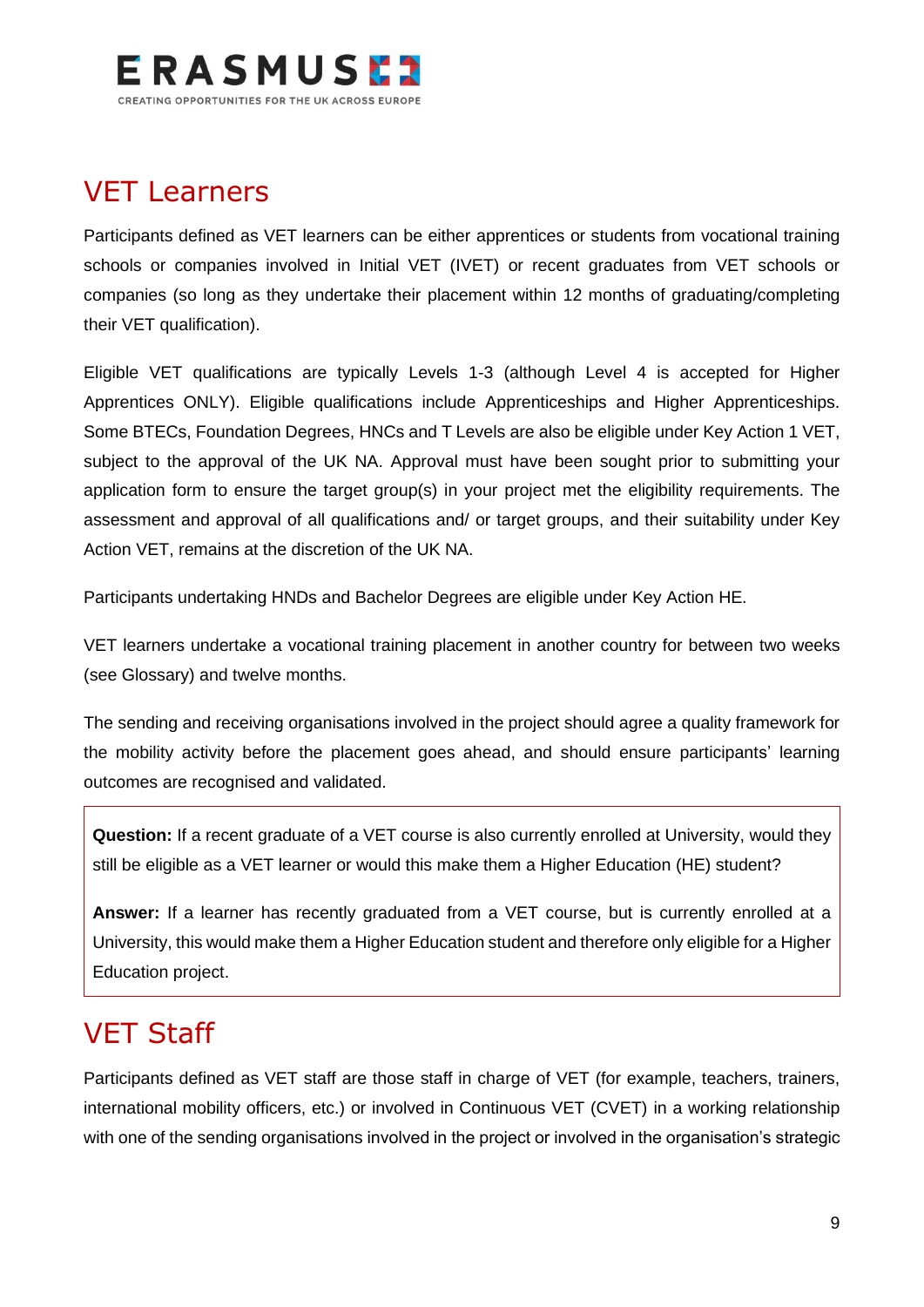

development. For teaching/training assignments, staff can also include people from enterprises, public sector and/or civil society organisations.

This target group allows the following activities:

- **EXECT:** Staff from sending VET schools and enterprise organisations to teach at partner VET schools abroad;
- Staff from sending VET enterprise organisations to provide training at partner VET organisations abroad;
- **•** Staff from sending VET schools to undertake a work placement/job shadowing/observation period in partner VET enterprises or other partner VET organisations abroad;
- **•** Staff from a partner VET school abroad to teach or deliver training at UK beneficiary VET organisations.

#### **Placements for staff must be framed in a strategic approach of the participating organisation**.

The organisation should be responding to clearly identified staff development needs and should also ensure staff learning outcomes are properly recognised and disseminated widely across the organisation. VET staff activities can last between two days and two months.

### <span id="page-10-0"></span>Adult Education Staff

Participants defined as adult education staff are those staff in charge of adult education **in a working relationship with one of the sending organisations involved in the project or involved in the organisation's strategic development**.

This target group allows the following activities:

- **•** Staff from sending adult education organisations to teach or provide training at a partner organisation abroad;
- **·** Staff from sending adult education organisations to participate in a structured course or training event at a partner organisation abroad;
- Staff from sending adult education organisations to participate in a job shadowing/observation period abroad in a relevant partner organisation active in the field of adult education.

As with VET staff activities, these placements can last between two days and two months. Placements for staff must be framed in a strategic approach of the participating organisation and the organisation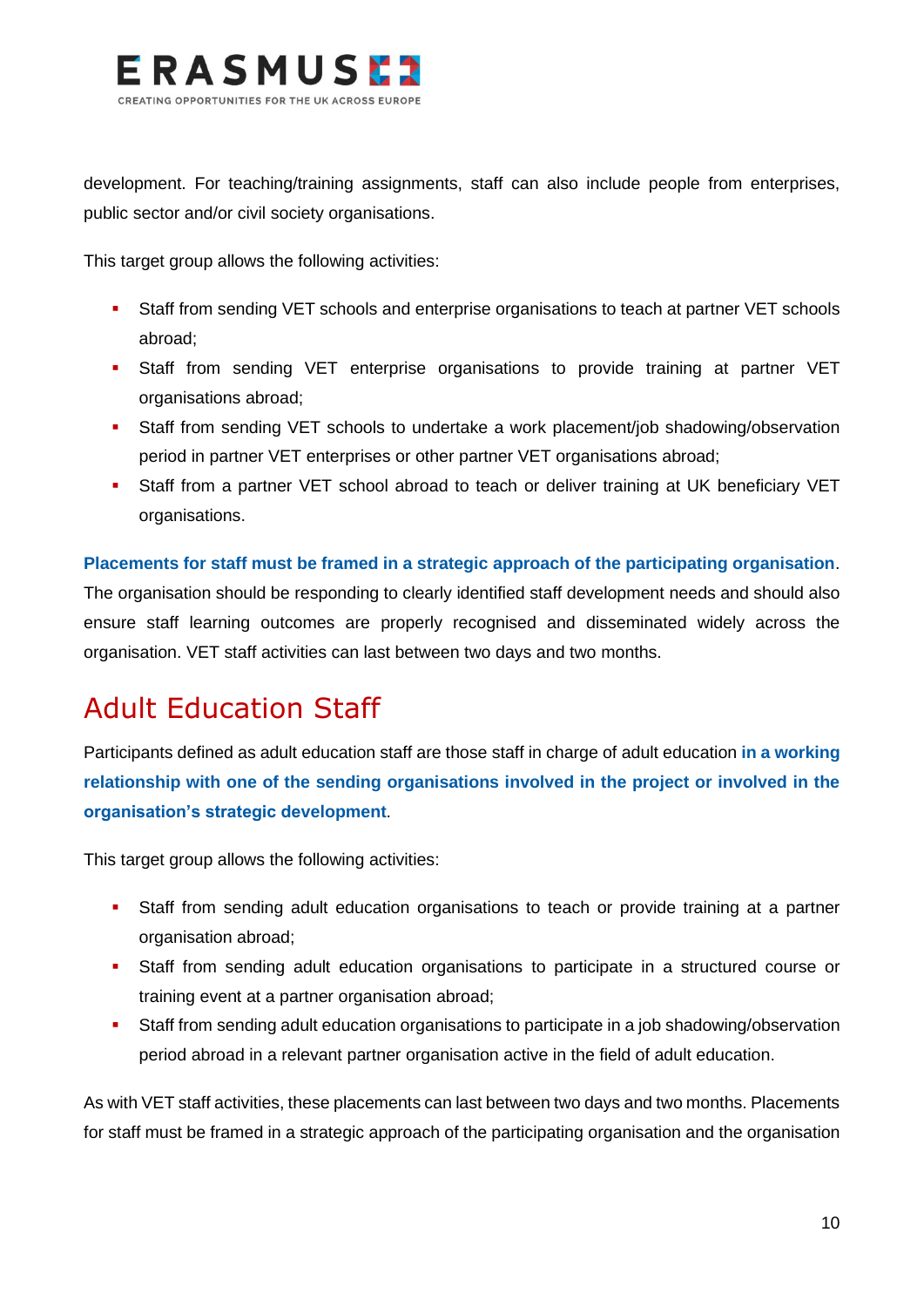

should be responding to clearly identified staff development needs while ensuring staff learning outcomes are properly recognised and disseminated widely across the organisation.

#### <span id="page-11-0"></span>Accompanying Persons

An accompanying person is **a member of staff who ensures the safety, protection and support of participants during their mobility activity**. Accompanying persons do not undertake projectrelated work or training, and are not the same as VET staff participants.

It is compulsory to include accompanying persons in VET learner mobility projects; therefore, each flow of learners should receive a visit from an accompanying person at some point during their mobility. This ensures that learners are appropriately monitored while on mobility and that any potential issues are picked up. We recommend that you include a minimum of one accompanying person per ten learners.

Accompanying persons can also accompany a single learner for the duration of their mobility (for example, if the learner has special needs).

# <span id="page-11-1"></span>Participants

To be eligible to take part in a KA1 project, participants **must have the right to live and work within the UK**. Should you have any queries regarding individual participants you should seek advice from [UK Visas and Immigration.](https://www.gov.uk/government/organisations/uk-visas-and-immigration)

Participants involved in a UK KA1 project must be:

- **UK Nationals:**
- Nationals of a participating EU country enrolled in regular courses in schools, institutions of higher education or vocational training or in adult learning organisations in the UK, or employed in the UK;
- Nationals of other countries who have the right to live and work in the UK and enrolled in regular courses in schools, institutions of higher education or vocational training or in adult learning organisations in the UK, or employed in the UK.

**Important: participants must not undertake placements in their country of origin!**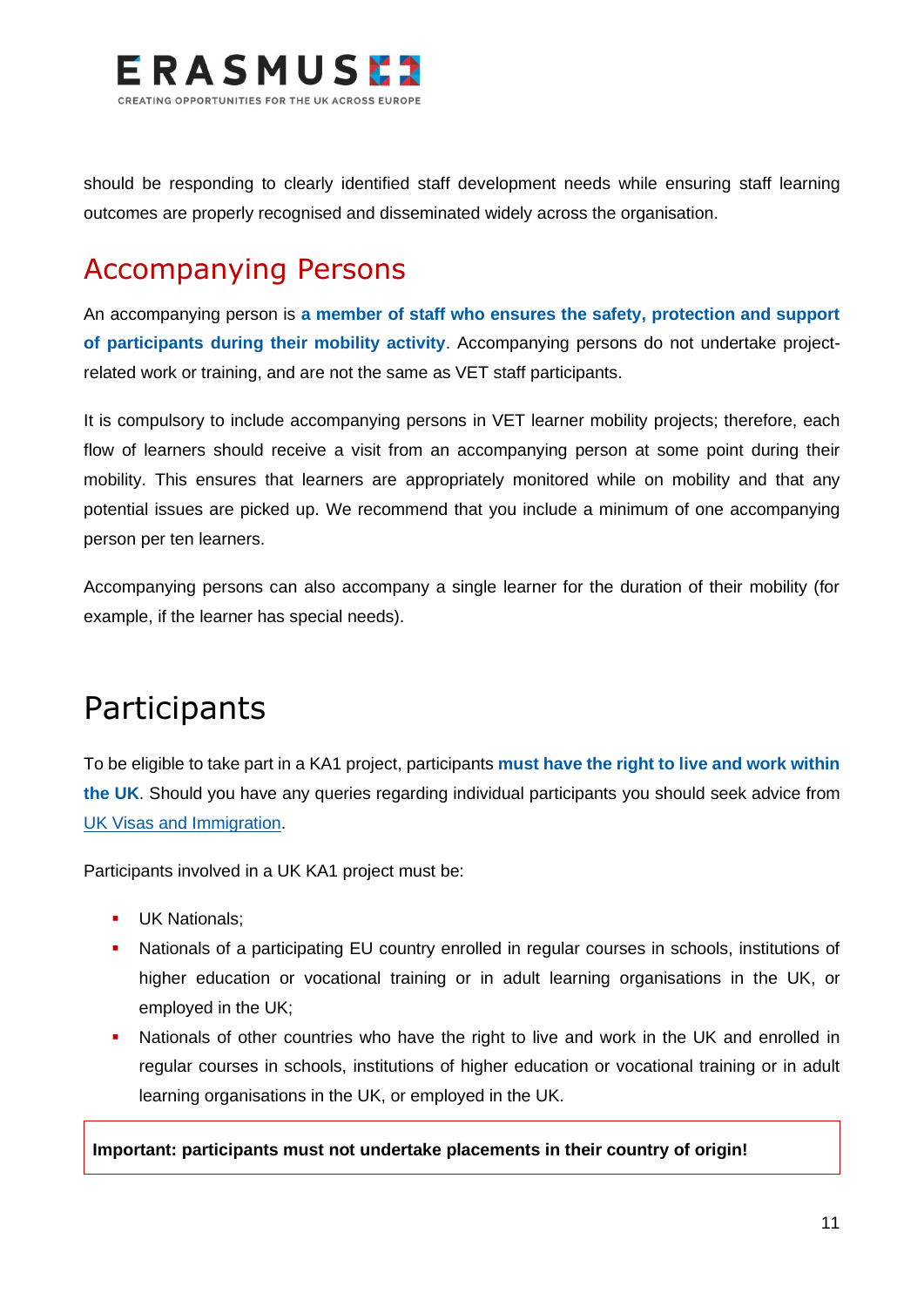

In order to widen participation and the potential impact of a project, beneficiaries should not send participants on multiple placements. Although not strictly against the rules of KA1, we would expect justification to be given at the reporting stage for any participants taking part in more than one mobility. In your Final Report, you will need to show that the same level of impact can be reached through sending one person twice instead of two separate participants to avoid receiving a lower score on your Final Report.

As the beneficiary organisation, **it is your responsibility to ensure participants are eligible and meet the above requirements**. The UK NA will validate participants at the end of the project and if they are found to be ineligible all associated costs will need to be refunded.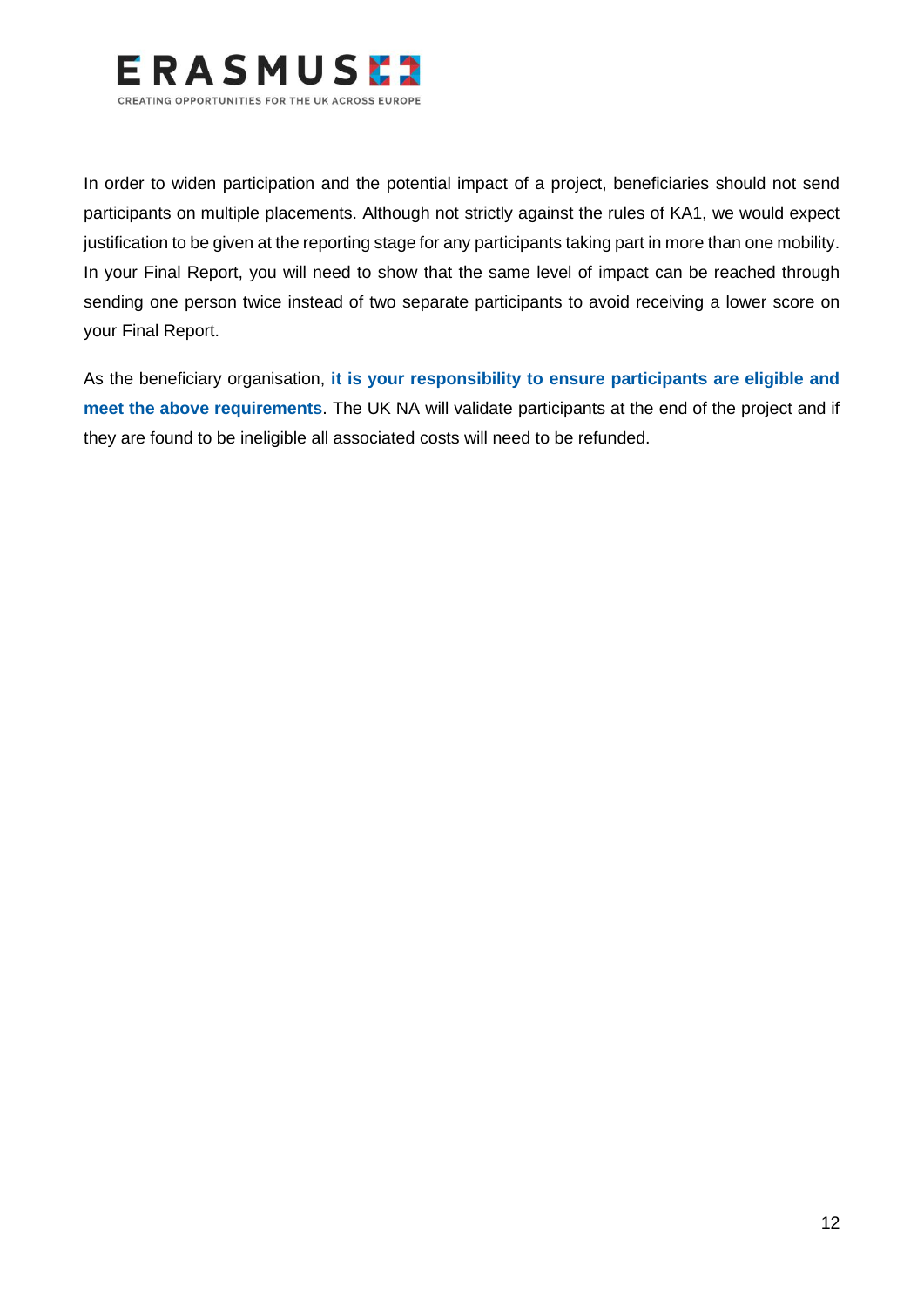

# <span id="page-13-0"></span>Understanding Your Grant Agreement

Following the assessment and selection process, all successful applicants are required to enter into a contract with the UK NA. At this point, your organisation will be assigned a dedicated Project Officer within the UK NA who will be your main point of contact to support you with any issues relating to the administrative and financial management of your project.

Before starting any funded project activity, you must have a signed Grant Agreement with the UK NA.

To enter into a contract, all successful applicants must sign a Grant Agreement with the UK NA. This is either as the single beneficiary organisation in the UK or as the coordinator of a national mobility consortium. If you are a coordinator of a consortium, you will have signed the Grant Agreement on behalf of the other UK partners in the consortium based on the provision of partner mandates. **The Grant Agreement is the legally binding contract with the UK NA, which includes key details about your project based on your initial application as well as the requirements and guidance for managing your grant**. Your Grant Agreement is tailored depending on the type of project and activities you have been funded for. All Grant Agreements include the Special Conditions followed by annexes I – VI and mandates in Annex VII for consortiums. Your Grant Agreement will only include what it is applicable to your project.

### <span id="page-13-1"></span>Special Conditions

This is the main part of your Grant Agreement that includes **information that is specific to your project**. Some of the information is standard across Key Action 1 for both VET and Adult Education projects and some information is specific to the field, activities, and content of your project. Information about eligible budget transfers can be found in your Special Conditions in **Article I.3.3** as well as the payment structure for your project (**Article I.4**). This is also, where you can find the exchange rates that you will need to apply for your 2019 project, which is located in Special Conditions **Article I.4.10**.

#### <span id="page-13-2"></span>General Conditions

The document provided with your Grant Agreement does not include the full text of the General Conditions so you will need to use the link in your Grant Agreement to download this from the [European Commission Erasmus+ website.](https://ec.europa.eu/programmes/erasmus-plus/resources/documents-for-applicants/model-grant-agreements_en) This is because the General Conditions are standard rules, which include information on the legal, administrative, and financial provisions for all European funded grants. To understand these in the context of Erasmus+, the Special Conditions include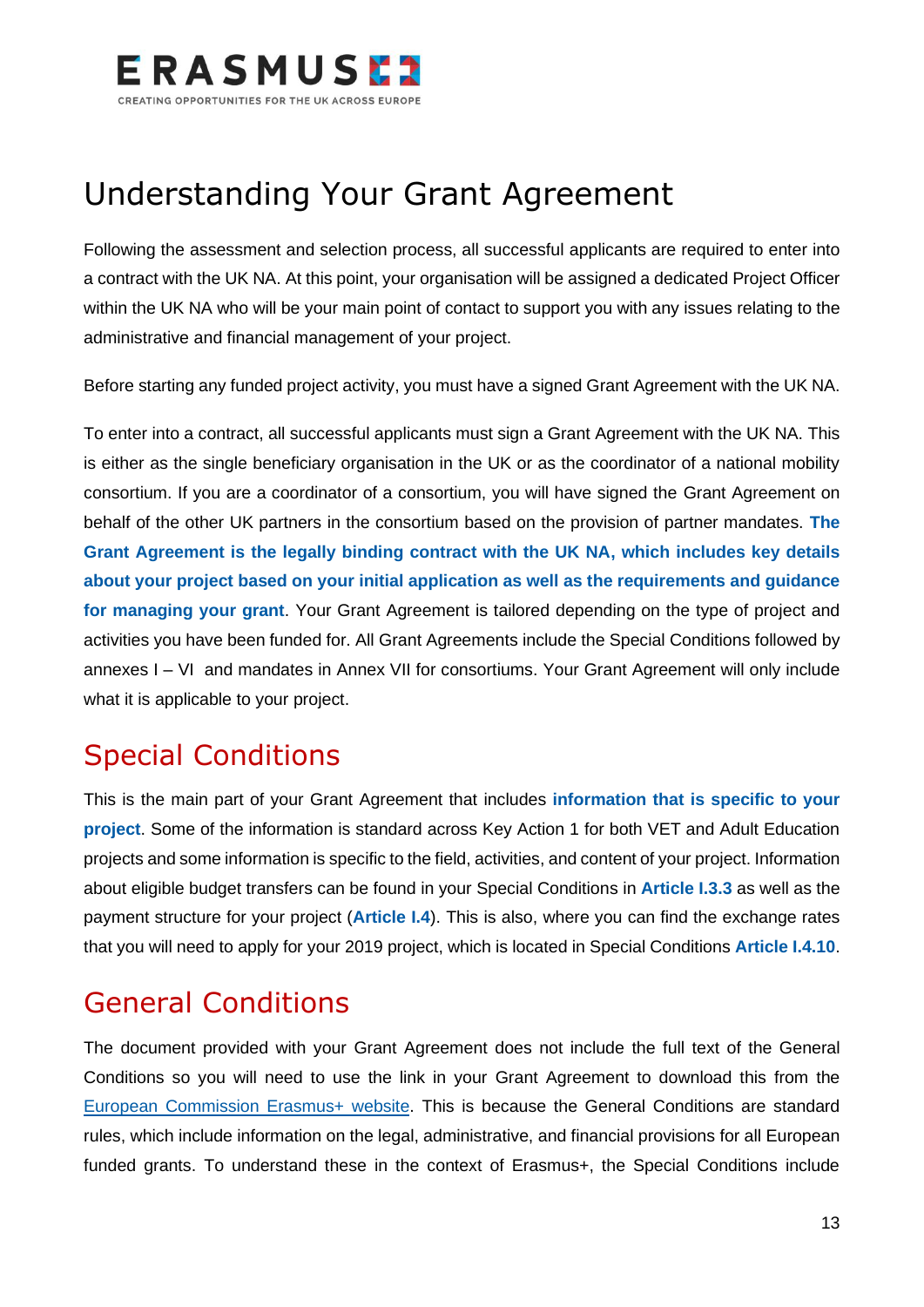

information about how to correctly read and understand the General Conditions. A key article to be aware of is Article II.7, which covers the changes that have been implemented as result of the GDPR legislation that came into effect in May 2018.

#### <span id="page-14-0"></span>Project, Budget, and Beneficiary Details

This information is from your initial application with corrections applied by the UK NA, where necessary. This is the **contractual budget** so you should use it when implementing your project to make sure that you are completing the same activities that you planned in your application. This is very important because the UK NA will use Annex II of your Grant Agreement during the assessment of your Final Report.

For small changes that do not affect the objectives of your project, budget transfers allow you the flexibility to move funds between budget headings and activity types. You can find out more about budget transfers in Part 2 of the Handbook but always **remember to check with your Project Officer first!**

If you are the coordinator of a national mobility consortium, the other members of the consortium are included in this section too. **A consortium must always have a minimum of three UK organisations to be eligible**.

#### <span id="page-14-1"></span>Financial and Contractual Rules

This provides comprehensive information on the financial and contractual rules you must follow when managing your grant and implementing your project. For each budget heading you can check what activity this covers, how the funding is calculated, and the supporting documents to provide as evidence of the activity. There is also information about the assessment of the Final Report, which will need to be submitted after the end of your project and the types of checks the UK NA may undertake during and after your project. You should read this annex thoroughly to ensure that your project activities are eligible, compliant, and supported by the right documents to prevent issues with your Final Report and other checks.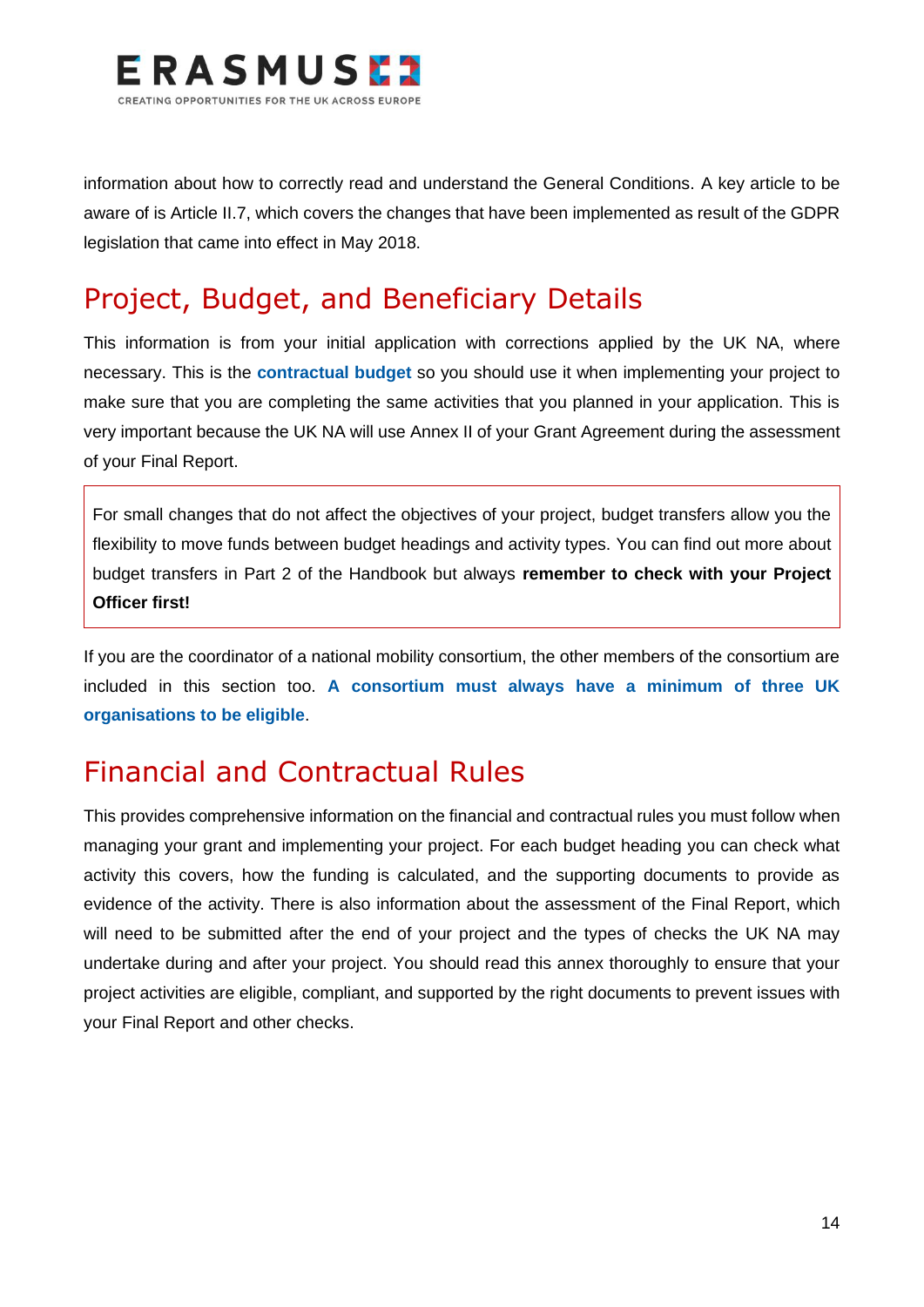

#### <span id="page-15-0"></span>Applicable Rates

Here is where you can find all the **applicable unit costs** for the budget headings for your project. Depending on your project, this may include Organisational Support, Travel, Individual Support, Linguistic Support, and Course Fees. Information about Special Needs Support and Exceptional Costs is not included in this document because these are based on the actual costs incurred.

**Using this document will help you to make budget transfers**. You can check the unit costs for the relevant budget headings to make sure you are following the rules for how much you can transfer.

#### <span id="page-15-1"></span>Mandates

If you are the coordinator of a consortium you will find mandates between your organisation and each of the members of the consortium. The mandate gives your organisation the responsibility to sign the Agreement and enter into a contract with the UK NA on behalf of all the UK consortium members. It does not include the specific roles and responsibilities of each member of the consortium for the project so it does not replace the need for partnership agreements. **If you are a single beneficiary, your Grant Agreement will not include this annex**.

#### <span id="page-15-2"></span>**Templates**

These templates are found in **Annex V**. Some of the templates are compulsory and others are just recommended for you to use. You may also edit some of the templates to better fit your needs but as a general rule you can only add information to the templates that does not contradict what is already covered. **It is very important that you do not remove any information as these templates have been designed to meet the minimum requirements necessary for your project**. Your Grant Agreement will only include the templates that are relevant for your project. If your VET project includes learner and staff mobility (not including accompanying persons) your Grant Agreement will include the templates for both types of participants.

The table below shows which templates are compulsory for you to use:

| Template                     | <b>Field</b>           | Compulsory? |
|------------------------------|------------------------|-------------|
| <b>Staff Grant Agreement</b> | <b>VET</b>             | Yes         |
|                              | <b>Adult Education</b> | Yes         |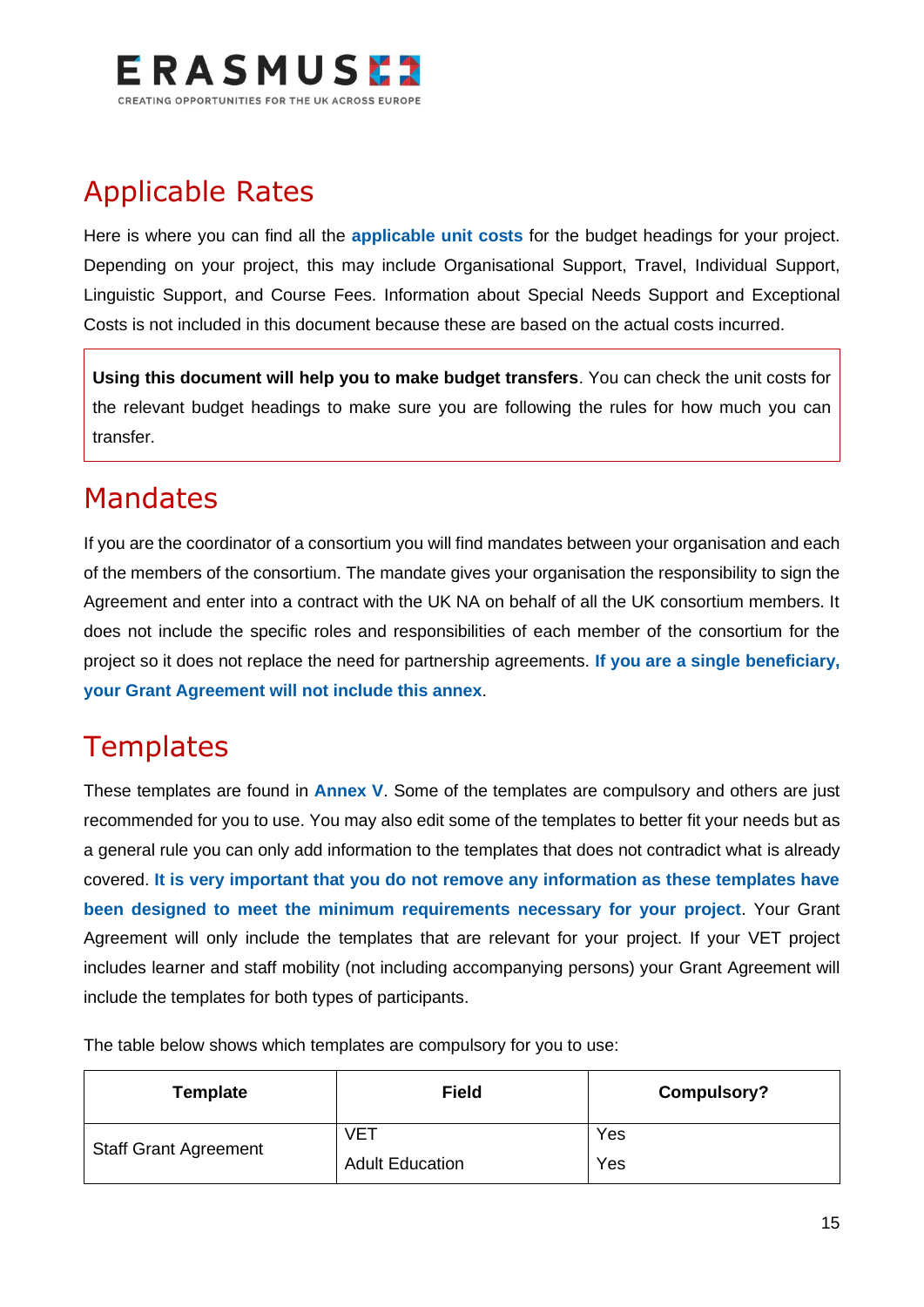

| <b>Template</b>                 | <b>Field</b>           | <b>Compulsory?</b>            |
|---------------------------------|------------------------|-------------------------------|
| <b>Staff Mobility Agreement</b> | <b>VET</b>             | Yes                           |
|                                 | <b>Adult Education</b> | <b>No</b>                     |
| Learner Grant Agreement         | <b>VET</b>             | Yes                           |
| Learning Agreement              | <b>VET</b>             | Yes                           |
| <b>VET Mobility Quality</b>     | <b>VET</b>             | Yes - VET learners            |
| Commitment                      |                        | $No - VET$ staff              |
| <b>ECVET Learning Agreement</b> | <b>VET</b>             | Yes, if your project includes |
|                                 |                        | <b>ECVET</b>                  |
| <b>ECVET Memorandum of</b>      | <b>VET</b>             | Yes, if your project includes |
| Understanding                   |                        | <b>ECVET</b>                  |

More information about these templates, including how to complete them, is included in Part 3 of the Handbook.

### GDPR Rules (Annex VI)

Following the implementation of the General Data Protection Regulation (GDPR (EU) 2016/679), this additional annex provides information on your responsibility and obligations regarding the processing of Personal Data in relation with your project.

All personal data shall be processed in accordance with National legislation by the NA, in particular the UK Data Protection Act 2018.

Please refer to this Annex and the section 1.14.1 – Data Protection for further information on the GDPR.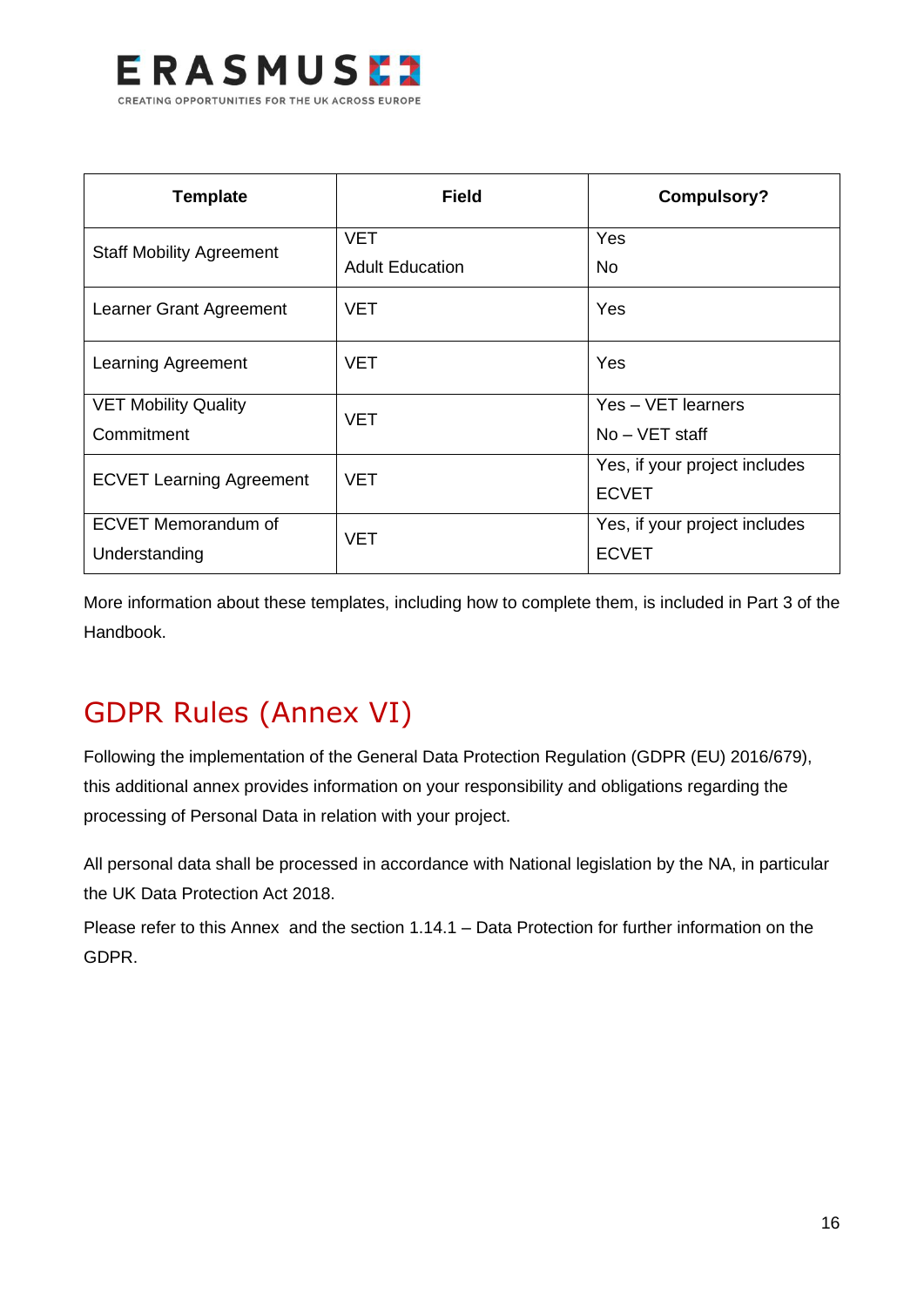

# <span id="page-17-0"></span>**Glossary**

**This glossary covers all parts of the Handbook and so some of the terms included may not be used in this part.**

| Accompanying<br><b>Person</b>                                                  | Within a KA1 VET or Adult Education project, this person accompanies<br>participants on placement, either to support participants with special needs<br>or to ensure the protection, safety and effective learning of VET learners.<br>Such individuals are eligible for financial support under the programme.<br>Accompanying persons are not regarded as participants.                                                        |
|--------------------------------------------------------------------------------|----------------------------------------------------------------------------------------------------------------------------------------------------------------------------------------------------------------------------------------------------------------------------------------------------------------------------------------------------------------------------------------------------------------------------------|
| <b>Beneficiary</b>                                                             | Within a KA1 VET or Adult Education project, this is any organisation that<br>has accepted the NA's offer of funding after its project application was<br>selected. By signing the grant agreement, the beneficiary assumes overall<br>responsibility for carrying out the project. In a national mobility consortium,<br>all UK partners are referred to as beneficiaries and the applicant<br>organisation is the coordinator. |
| <b>Continuing Vocational</b><br><b>Education and</b><br><b>Training (CVET)</b> | Vocational education or training after initial education and training or after<br>entry into working life. CVET is aimed at helping individuals to improve or<br>update their knowledge and skills, to acquire new skills for a career move<br>or retraining, and to continue their personal or professional development <sup>1</sup> .                                                                                          |
| <b>Coordinator</b>                                                             | The applicant organisation for a national mobility consortium. The<br>coordinator will sign the Grant Agreement on behalf of the whole<br>consortium and acts as liaison with the UK NA.                                                                                                                                                                                                                                         |
| <b>Dissemination</b>                                                           | This involves spreading the word about the project successes and<br>outcomes as far as possible. Making others aware of the project will impact<br>on other organisations in the future and will contribute to raising the profile<br>of the organisation carrying out the project. To effectively disseminate                                                                                                                   |

<sup>1</sup> Adapted from Cedefop, Terminology of European Education and Training Policy, Publications Office of the European Union, Luxembourg, 2014.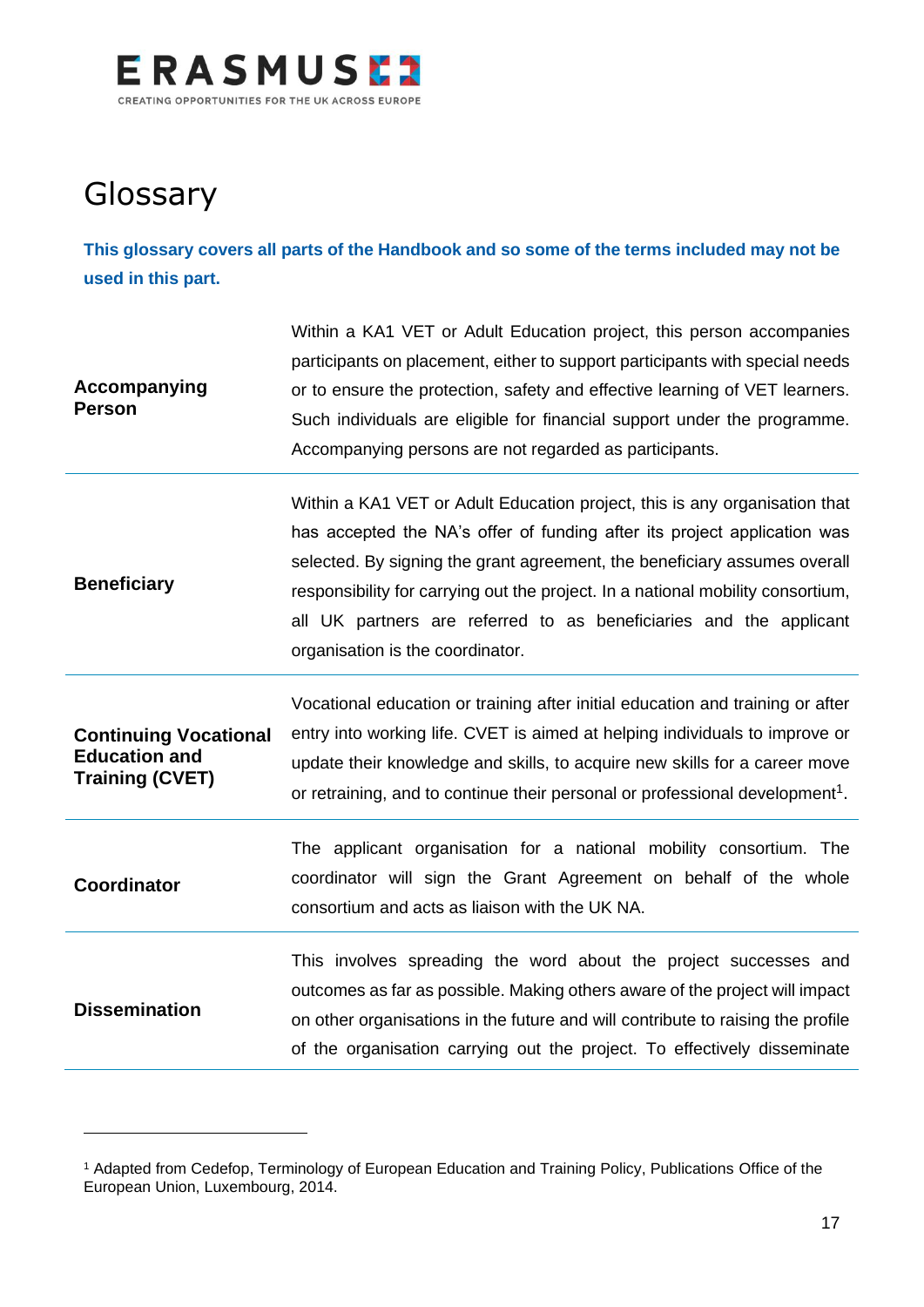

results, an appropriate process at the beginning of the project needs to be designed.

| Erasmus+ programme                                                          | The European Union's programme to support education, training, youth<br>and sport in Europe. The programme runs from 2014 to and 2020 and<br>offers a range of funding opportunities for UK organisations actively<br>involved in delivering activities in the above fields.                                                              |
|-----------------------------------------------------------------------------|-------------------------------------------------------------------------------------------------------------------------------------------------------------------------------------------------------------------------------------------------------------------------------------------------------------------------------------------|
| Erasmus+ Project<br><b>Results Platform</b><br>(EPRP)                       | A dissemination platform produced for Erasmus+ offering an overview of<br>projects funded under the programme and highlighting best practices.                                                                                                                                                                                            |
| <b>EU Survey</b>                                                            | platform through which participant questionnaires<br>The online<br>are<br>submitted.                                                                                                                                                                                                                                                      |
| <b>Flow</b>                                                                 | A group of participants undertaking the same type of mobility activity (e.g.<br>staff training abroad) to the same receiving country and for the same<br>duration. The Mobility Tool+ automatically groups mobilities sharing these<br>characteristics into flows when feeding information regarding mobilities into<br>the Final Report. |
| <b>Grant Agreement</b>                                                      | A legally binding contract issued by the UK National Agency (NA) to the<br>beneficiary that defines the roles and responsibilities of both parties. This<br>also covers the contractual budget and evidence requirements.                                                                                                                 |
| <b>Initial Vocational</b><br><b>Education and</b><br><b>Training (IVET)</b> | Vocational education and training carried out in the initial education<br>system, usually before entering working life. Initial education and training<br>can be carried out at any level in vocational education (full-time school-<br>based or alternance training) or apprenticeship pathways <sup>2</sup> .                           |
| <b>Intermediary</b><br>Organisation                                         | This is a partner in a national mobility consortium but is not a sending<br>organisation. Its role may be to share and facilitate the administrative<br>procedures of the sending VET organisations and to better match                                                                                                                   |

<sup>&</sup>lt;sup>2</sup> Adapted from Cedefop, Terminology of European Education and Training Policy, Publications Office of the European Union, Luxembourg, 2014.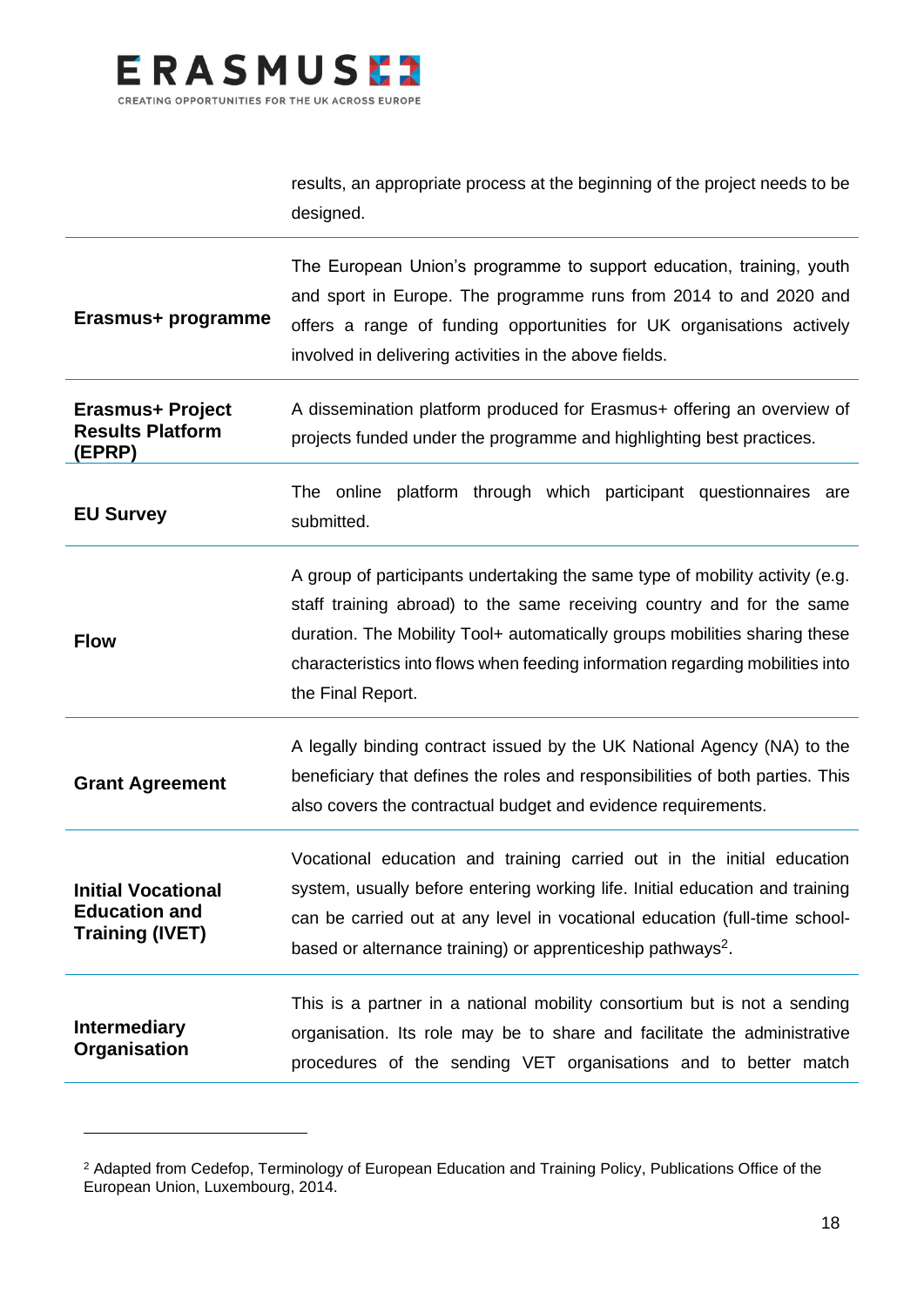

apprentice/student profiles with the needs of enterprises in case of traineeships and to jointly prepare participants.

**Key Action 1 (KA1)** The Mobility strand of Erasmus+ which involves sending staff, learners, youth workers and young people to other participating countries to undertake activities such as work experience, job shadowing, training and teaching. **Learner** Within a KA1 VET project, this is an apprentice or a VET student (full time or part time) whose studies typically include work-based learning. A recent graduate of a VET school or a company (i.e. a former apprentice) is also classed as a learner providing they complete their mobility activity within one year of graduating or completing their apprenticeship.

**Legal Representative** A person authorised within a participating organisation to enter into legally binding agreements on behalf of their organisation.

**Mobility activity** The period of time a participant spends within the receiving organisation carrying out a traineeship, a teaching/training assignment or staff training. This is also referred to as 'mobility', for example within the Mobility Tool+. The mobility activity may include cultural activities and linguistic preparation while in the receiving country, however there are set durations for the main learning/training activities as follows:

- for VET learner traineeships: two weeks i.e. 10 working days to 12 months, excluding travel time;
	- for staff mobility: two days (consecutive) to two months, excluding travel time.

| <b>Mobility Tool+</b>   | The online management and reporting tool for Erasmus+ beneficiaries.                                                                              |
|-------------------------|---------------------------------------------------------------------------------------------------------------------------------------------------|
| <b>Mono beneficiary</b> | This is the contract signed between the UK NA and the organisation that<br>has been awarded Erasmus+ funding as sole applicant and beneficiary of |
| grant agreement         | the grant.                                                                                                                                        |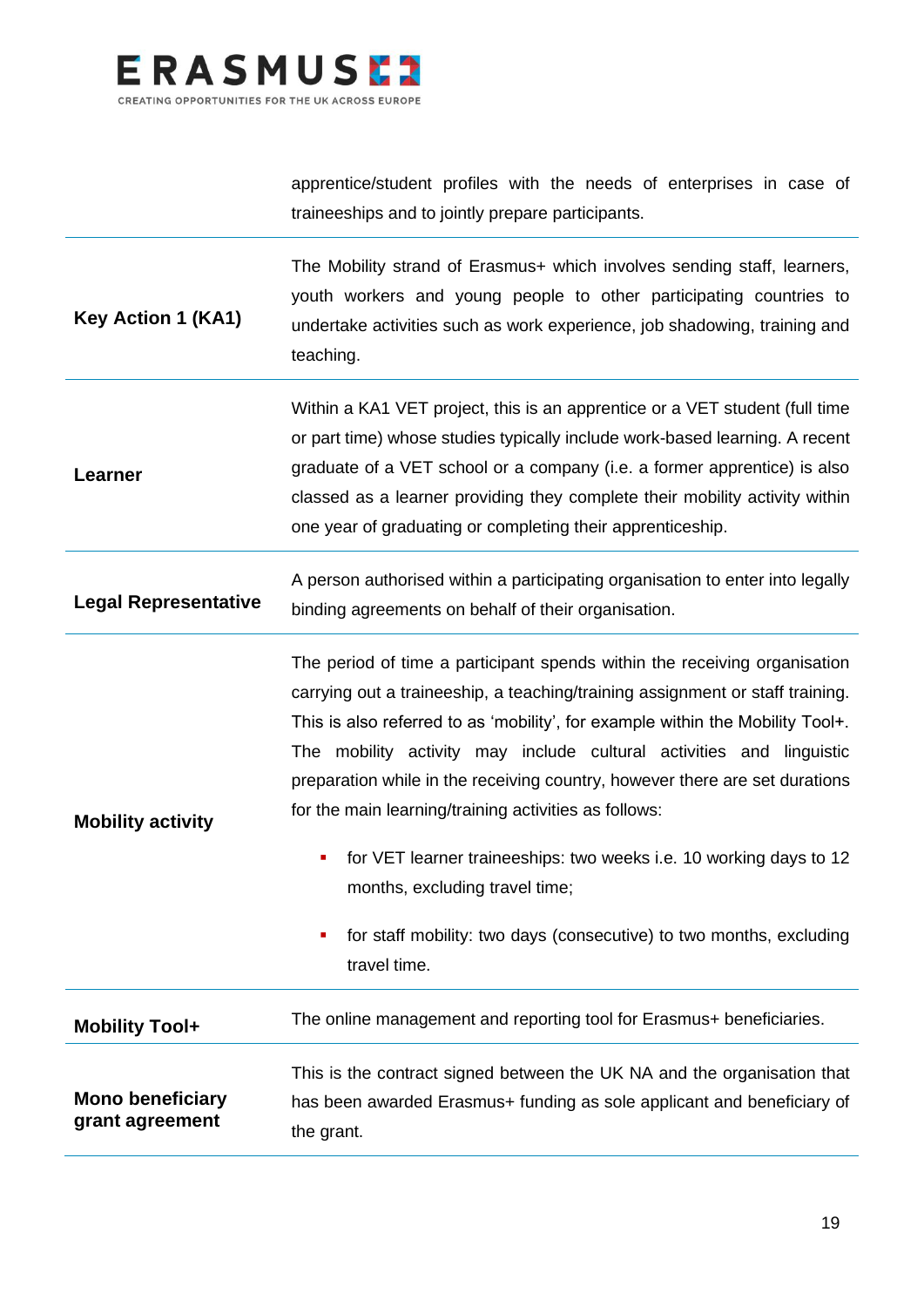

| Multi beneficiary grant<br>agreement             | This is the contract signed between the UK NA and the organisations that<br>have been awarded Erasmus+ funding as part of a national mobility<br>consortium aimed at sending learners and/or staff onto mobility activities<br>abroad.                                                                                                                                                                               |
|--------------------------------------------------|----------------------------------------------------------------------------------------------------------------------------------------------------------------------------------------------------------------------------------------------------------------------------------------------------------------------------------------------------------------------------------------------------------------------|
| <b>National Mobility</b><br><b>Consortium</b>    | A group of UK organisations that will work together to manage and deliver<br>a KA1 project. A consortium must include a minimum of three organisations<br>to be eligible.                                                                                                                                                                                                                                            |
| <b>Online Linguistic</b><br><b>Support (OLS)</b> | The European Commission's online platform for Erasmus+ which supports<br>language learning for participants in KA1 mobility activities lasting one<br>month or longer. The OLS allows participants to assess their skills in the<br>foreign language(s) they will use to study, work or volunteer abroad. In<br>addition, selected participants may follow an online language course to<br>improve their competence. |
| <b>Participant Report</b>                        | An online questionnaire that is sent from the Mobility Tool+ to participants<br>and completed through EU Survey. The questionnaire allows them to<br>provide feedback about the mobility including practical arrangements and<br>recognition of learning outcomes.                                                                                                                                                   |
| <b>Participant</b>                               | Within a KA1 VET or Adult Education Mobility project, this is anyone who<br>is sent to a receiving country other than their country of origin or that where<br>they are employed, undergoing training or live.                                                                                                                                                                                                       |
| <b>Placement</b>                                 | The period a participant spends at the receiving organisation/in the work<br>place during their mobility in another European country. This starts when<br>they reach their final destination and includes work-based activities,<br>cultural activities, and free time. This ends when they leave the receiving<br>organisation to begin the return journey to the UK.                                               |
| <b>Receiving</b><br>Organisation                 | The organisation responsible for receiving participants from abroad and<br>offering them a study/traineeship programme, a programme of training<br>activities or benefitting from a training opportunity.                                                                                                                                                                                                            |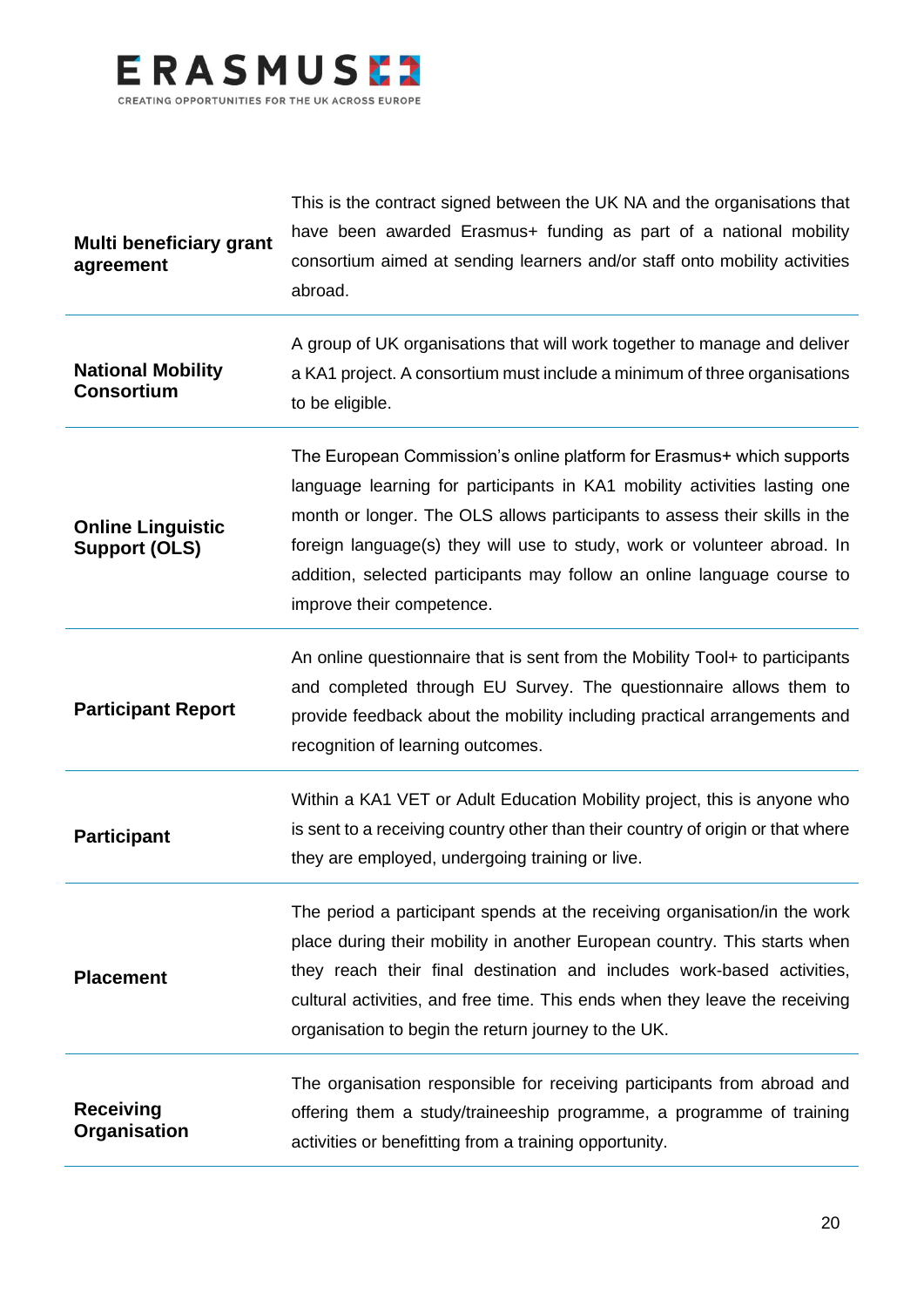

| <b>Sending Organisation</b> | The organisation that selects learners and/or staff to undertake a mobility<br>abroad. They may be the beneficiary organisation or a partner in a national<br>mobility consortium.                                                                                                                                                                                                                                                                                                                                                                                       |
|-----------------------------|--------------------------------------------------------------------------------------------------------------------------------------------------------------------------------------------------------------------------------------------------------------------------------------------------------------------------------------------------------------------------------------------------------------------------------------------------------------------------------------------------------------------------------------------------------------------------|
| <b>Staff</b>                | A person who, on either a professional or a voluntary basis, is in charge of<br>VET, adult education or the strategic development of their organisation. In<br>addition, within a KA1 VET Mobility project which includes teaching/training<br>assignments, 'staff' can also mean a person from an enterprise, a public<br>sector and/or a civil society organisation providing VET training at the<br>receiving organisation(s) abroad, or a trainer from an enterprise based in<br>another Programme country providing training at the beneficiary<br>organisation(s). |
|                             | Beneficiaries should ensure that the participants selected for Staff<br>mobilities are best placed to support the organisation strategically i.e. the<br>organisation benefits from the learning and the competences obtained<br>following their mobility opportunity.                                                                                                                                                                                                                                                                                                   |
| <b>Travel time</b>          | The number of days a participant spends travelling to the receiving<br>organisation and back to the sending organisation. Under Erasmus+ travel<br>time amounts to a maximum of two days, typically one on either side of the<br>mobility activity (although this is not compulsory as the two days can be<br>consecutive if necessary).                                                                                                                                                                                                                                 |
| Two week placement          | The minimum duration of placement that VET learners can take part in. A<br>two week placement consists of a minimum of twelve days (i.e. Monday to<br>the following Friday) of which ten days must be working days (therefore not<br>including the weekend).                                                                                                                                                                                                                                                                                                             |
| <b>UK NA</b>                | The Erasmus+ UK National Agency (the British Council in partnership with<br>Ecorys UK)                                                                                                                                                                                                                                                                                                                                                                                                                                                                                   |